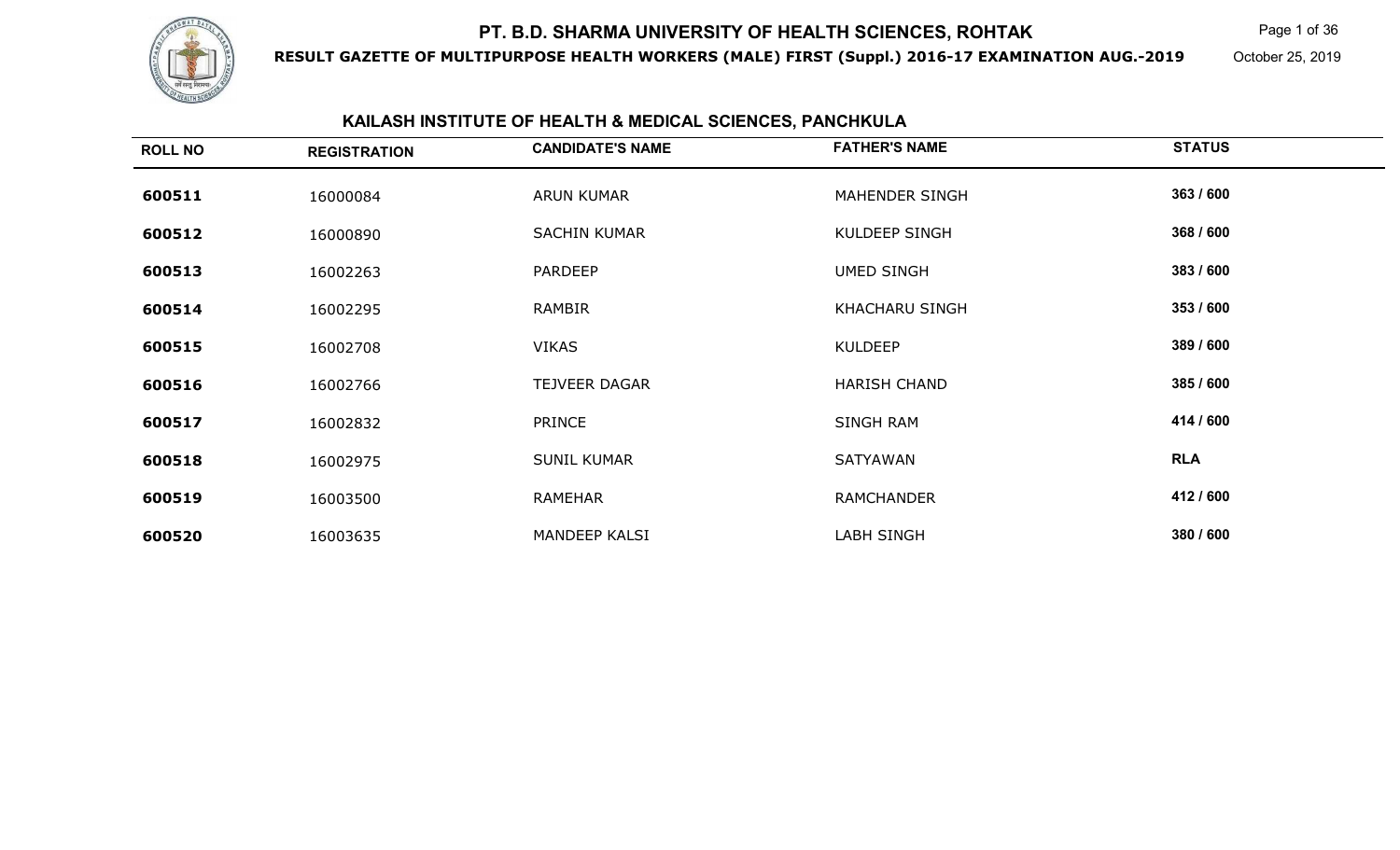

**RESULT GAZETTE OF MULTIPURPOSE HEALTH WORKERS (MALE) FIRST (Suppl.) 2016-17 EXAMINATION AUG.-2019**

 $\mathsf K$  Page 2 of 36

October 25, 2019

#### **SATYA SCHOOL OF NURSING SISAR KHAS MEHAM**

| <b>ROLL NO</b> | <b>REGISTRATION</b> | <b>CANDIDATE'S NAME</b> | <b>FATHER'S NAME</b>  | <b>STATUS</b> |
|----------------|---------------------|-------------------------|-----------------------|---------------|
| 600631         | 16001845            | <b>MANDEEP</b>          | <b>JAGDISH PUNIA</b>  | <b>FAIL</b>   |
| 600632         | 16001879            | DEVENDER KUMAR          | <b>SATISH KUMAR</b>   | <b>FAIL</b>   |
| 600633         | 16002253            | <b>SATPAL</b>           | SATBIR SINGH          | <b>FAIL</b>   |
| 600634         | 16002371            | <b>MANOJ</b>            | <b>HAWA SINGH</b>     | 381 / 600     |
| 600635         | 16002416            | <b>ANKIT</b>            | RAJ KAPOOR            | <b>FAIL</b>   |
| 600636         | 16002982            | <b>VICKKY</b>           | <b>BALJIT</b>         | <b>FAIL</b>   |
| 600637         | 16003088            | <b>VIRENDER</b>         | KRISHAN               | R-MPM13       |
| 600638         | 16003433            | <b>MANJEET</b>          | <b>SUKHBIR SINGH</b>  | R-MPM13       |
| 600639         | 16003487            | <b>AMAN SHARMA</b>      | <b>KRISHAN SHARMA</b> | <b>FAIL</b>   |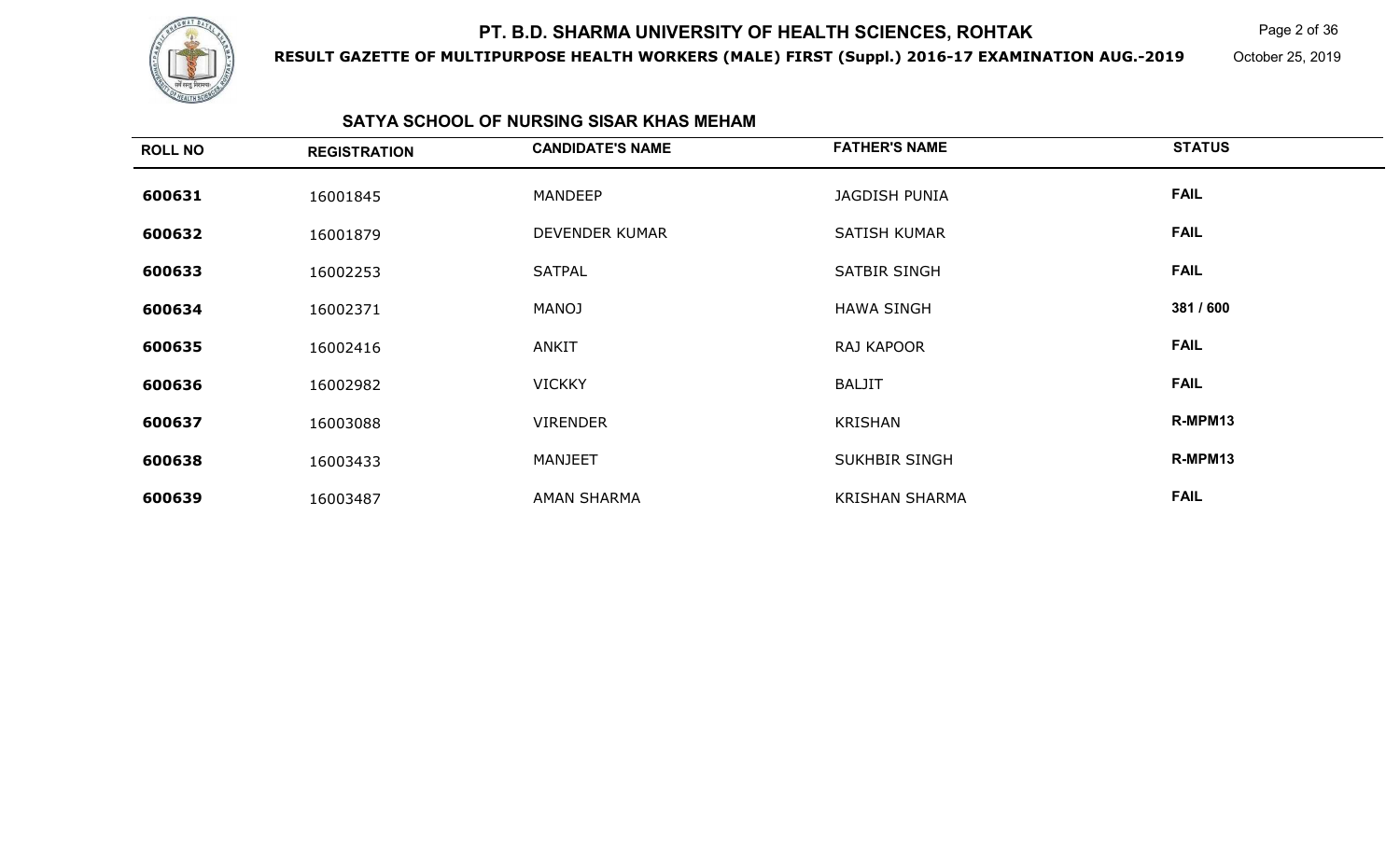

**RESULT GAZETTE OF MULTIPURPOSE HEALTH WORKERS (MALE) FIRST (Suppl.) 2016-17 EXAMINATION AUG.-2019**

Page 3 of 36

October 25, 2019

#### **RACHNA INST. OF NURSING NANGAL SIROHI MAHINDERGARH**

| <b>ROLL NO</b> | <b>REGISTRATION</b> | <b>CANDIDATE'S NAME</b> | <b>FATHER'S NAME</b>   | <b>STATUS</b> |
|----------------|---------------------|-------------------------|------------------------|---------------|
| 600691         | 16001549            | RAVI                    | <b>VEDPAL</b>          | 437 / 600     |
| 600692         | 16001993            | <b>DINESH</b>           | KRISHANPAL             | <b>FAIL</b>   |
| 600693         | 16002084            | <b>MANISH KUMAR</b>     | <b>RAM MEHAR SINGH</b> | <b>FAIL</b>   |
| 600694         | 16002615            | <b>YOGESH</b>           | RAJENDER               | <b>FAIL</b>   |
| 600695         | 16002679            | <b>VIKASH</b>           | PARKASH                | 382 / 600     |
| 600696         | 16002720            | <b>SUNIL KUMAR</b>      | SINGHA RAM             | <b>FAIL</b>   |
| 600697         | 16002770            | <b>MANEESH KUMAR</b>    | PRATAP SINGH           | <b>FAIL</b>   |
| 600698         | 16003059            | <b>CHARNJET</b>         | <b>KHAM CHAND</b>      | 346 / 600     |
| 600699         | 16003098            | PAWAN KUMAR             | MUKESH KUMAR           | <b>FAIL</b>   |
| 600700         | 16003148            | <b>NARENDER KUMAR</b>   | MAHINDER SINGH         | <b>FAIL</b>   |
| 600701         | 16003480            | VIJAY                   | DAYANAND               | 375 / 600     |
| 600702         | 16003519            | <b>VIKRANT</b>          | <b>NARESH KUMAR</b>    | <b>FAIL</b>   |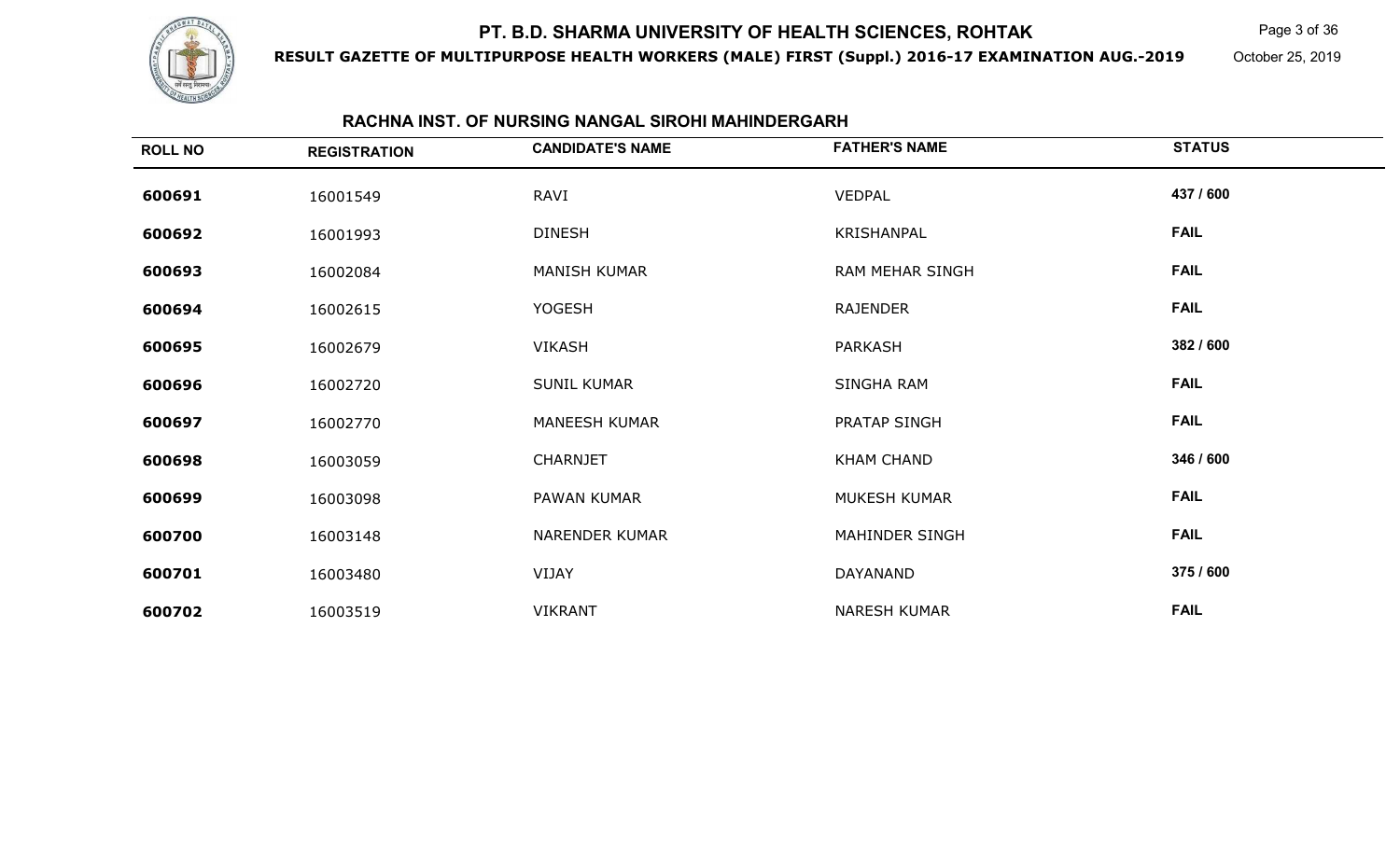

**RESULT GAZETTE OF MULTIPURPOSE HEALTH WORKERS (MALE) FIRST (Suppl.) 2016-17 EXAMINATION AUG.-2019**

Page 4 of 36

October 25, 2019

#### **NATIONAL SCHOOL OF NURSING DARIYAPUR FATEHABAD**

| <b>ROLL NO</b> | <b>REGISTRATION</b> | <b>CANDIDATE'S NAME</b> | <b>FATHER'S NAME</b>   | <b>STATUS</b> |
|----------------|---------------------|-------------------------|------------------------|---------------|
| 600761         | 16000158            | <b>JASVIR</b>           | <b>JOGI RAM</b>        | 363 / 600     |
| 600762         | 16000159            | PAWAN KUMAR             | <b>ROHTASH KUMAR</b>   | 362 / 600     |
| 600763         | 16000162            | MOHIT KHATRI            | RAJBIR SINGH KHATRI    | <b>ABS</b>    |
| 600764         | 16000163            | SHIVDAYAL               | <b>SUBHASH CHANDER</b> | 398 / 600     |
| 600765         | 16001191            | MUNISH KUMAR            | MAHENDER SINGH         | <b>ABS</b>    |
| 600766         | 1600165             | <b>DINESH KUMAR</b>     | <b>OM PARKASH</b>      | 380 / 600     |
| 600767         | 16004319            | <b>RAVI KUMAR</b>       | <b>BANSIDHAR</b>       | R-MPM11       |
| 600768         | 16004411            | <b>RAJESH</b>           | <b>SISPAL</b>          | R-MPM11       |
| 600769         | 16004677            | <b>SURAJ</b>            | <b>SUKHBIR SINGH</b>   | 375 / 600     |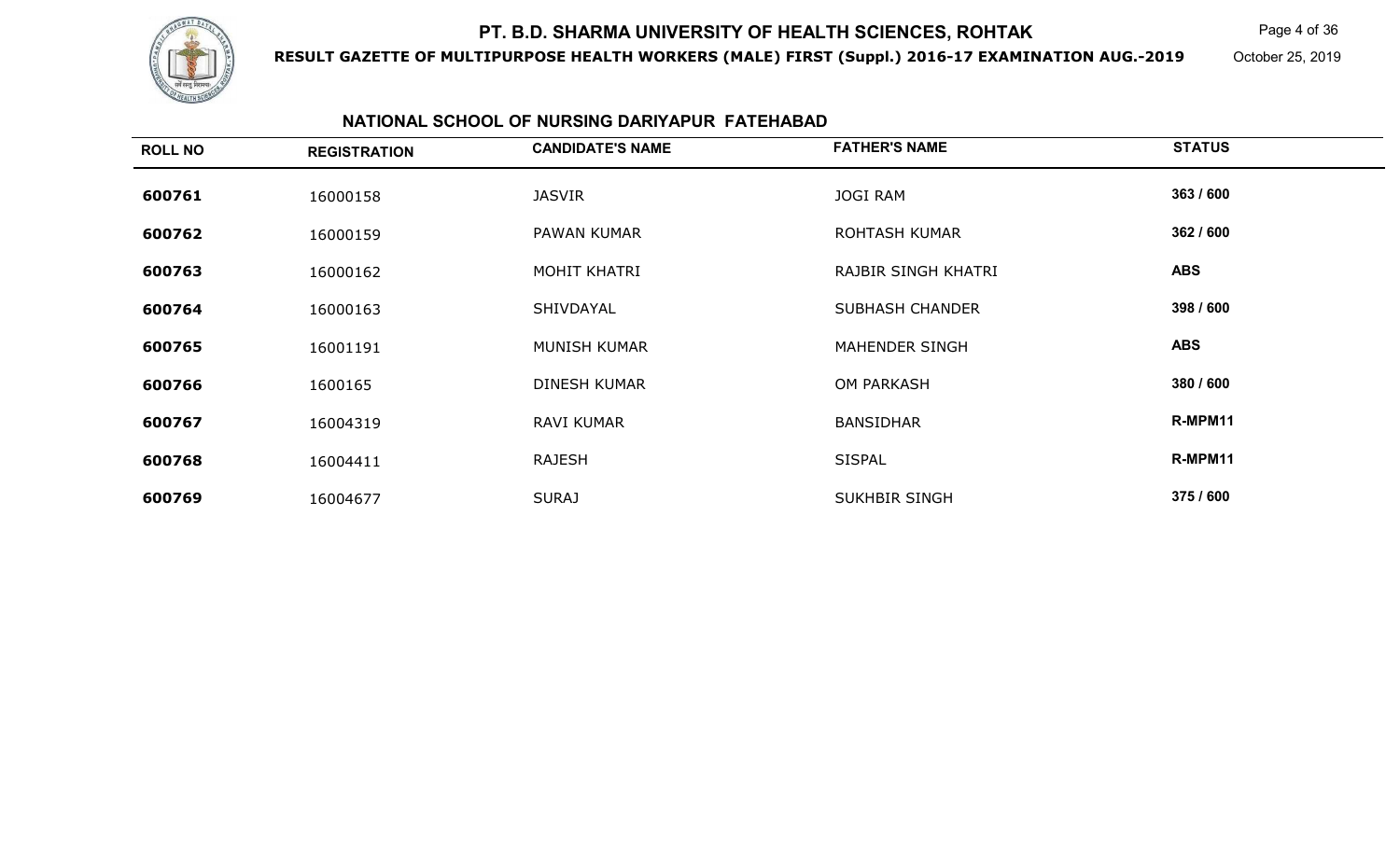

**RESULT GAZETTE OF MULTIPURPOSE HEALTH WORKERS (MALE) FIRST (Suppl.) 2016-17 EXAMINATION AUG.-2019**

 $\mathsf K$  Page 5 of 36

October 25, 2019

#### **HERITAGE SCHOOL OF NURSING TOHANA**

| <b>ROLL NO</b> | <b>REGISTRATION</b> | <b>CANDIDATE'S NAME</b> | <b>FATHER'S NAME</b>  | <b>STATUS</b> |
|----------------|---------------------|-------------------------|-----------------------|---------------|
| 600881         | 16002121            | SANJAY KUMAR S          | <b>SATBIR SINGH</b>   | R-MPM11       |
| 600882         | 16002393            | KULDEEP SINGH R         | <b>RAM CHANDER</b>    | <b>FAIL</b>   |
| 600883         | 16002709            | <b>SANJEEV</b>          | <b>RAJENDER SINGH</b> | 358 / 600     |
| 600884         | 16003058            | RAMJI LAL               | PURAN RAM             | <b>FAIL</b>   |
| 600885         | 16003343            | <b>RAMESH KUMAR</b>     | <b>BAVERIA RAM</b>    | <b>FAIL</b>   |
| 600886         | 16003383            | <b>BALI SINGH</b>       | LEELA RAM             | 364 / 600     |
| 600887         | 16002595            | PEELA BHAGAT            | <b>HARU RAM</b>       | R-MPM12       |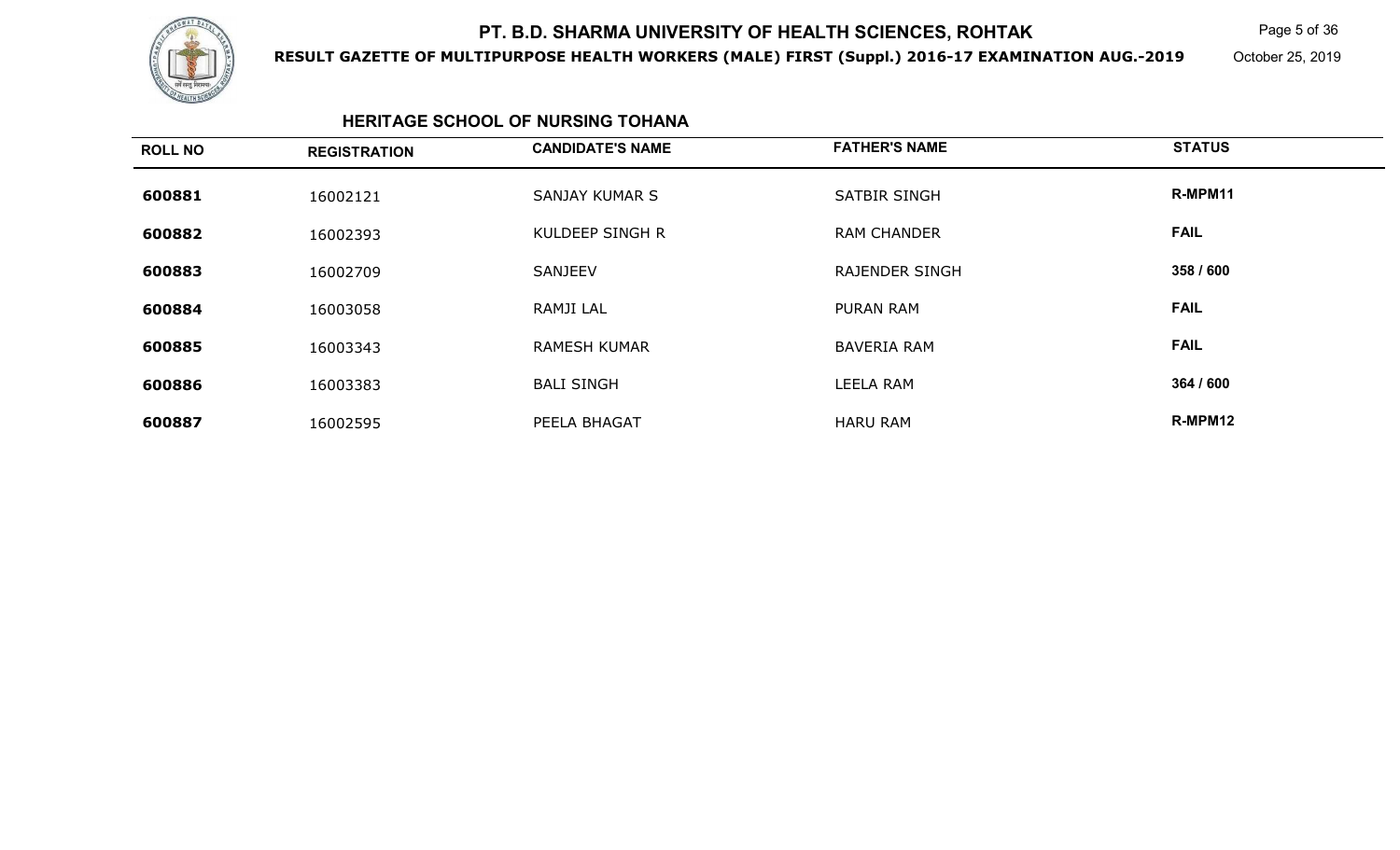

**RESULT GAZETTE OF MULTIPURPOSE HEALTH WORKERS (MALE) FIRST (Suppl.) 2016-17 EXAMINATION AUG.-2019**

Page 6 of 36

October 25, 2019

#### **MAHARISHI DAYANAND SCHOOL OF NURSING LITANI UKLANA HISAR**

| <b>ROLL NO</b> | <b>REGISTRATION</b> | <b>CANDIDATE'S NAME</b> | <b>FATHER'S NAME</b>   | <b>STATUS</b> |
|----------------|---------------------|-------------------------|------------------------|---------------|
| 603195         | 16000606            | <b>DEEPAK</b>           | OM PRAKASH             | <b>FAIL</b>   |
| 603196         | 16000609            | <b>SANT LAL</b>         | MANGE RAM              | 376 / 600     |
| 603197         | 16000616            | RAVI                    | <b>KRISHAN KUMAR</b>   | 399 / 600     |
| 603198         | 16000625            | <b>KARAMDEEP</b>        | <b>KARAMBIR SINGH</b>  | 387 / 600     |
| 603199         | 16001221            | <b>GOLDY</b>            | <b>SUKHEV SINGH</b>    | 384 / 600     |
| 603200         | 16002092            | <b>SITA RAM</b>         | <b>CHET RAM</b>        | <b>FAIL</b>   |
| 603201         | 16002155            | MUNISH KUMAR            | <b>RAMPHAL</b>         | 403 / 600     |
| 603202         | 16002459            | <b>NAVEEN</b>           | MAHENDER SINGH         | <b>FAIL</b>   |
| 603203         | 16002932            | <b>RAVI KANT</b>        | <b>GIANI RAM</b>       | R-MPM11       |
| 603204         | 16003420            | <b>HARPREET SINGH</b>   | <b>BALWINDER SINGH</b> | 392 / 600     |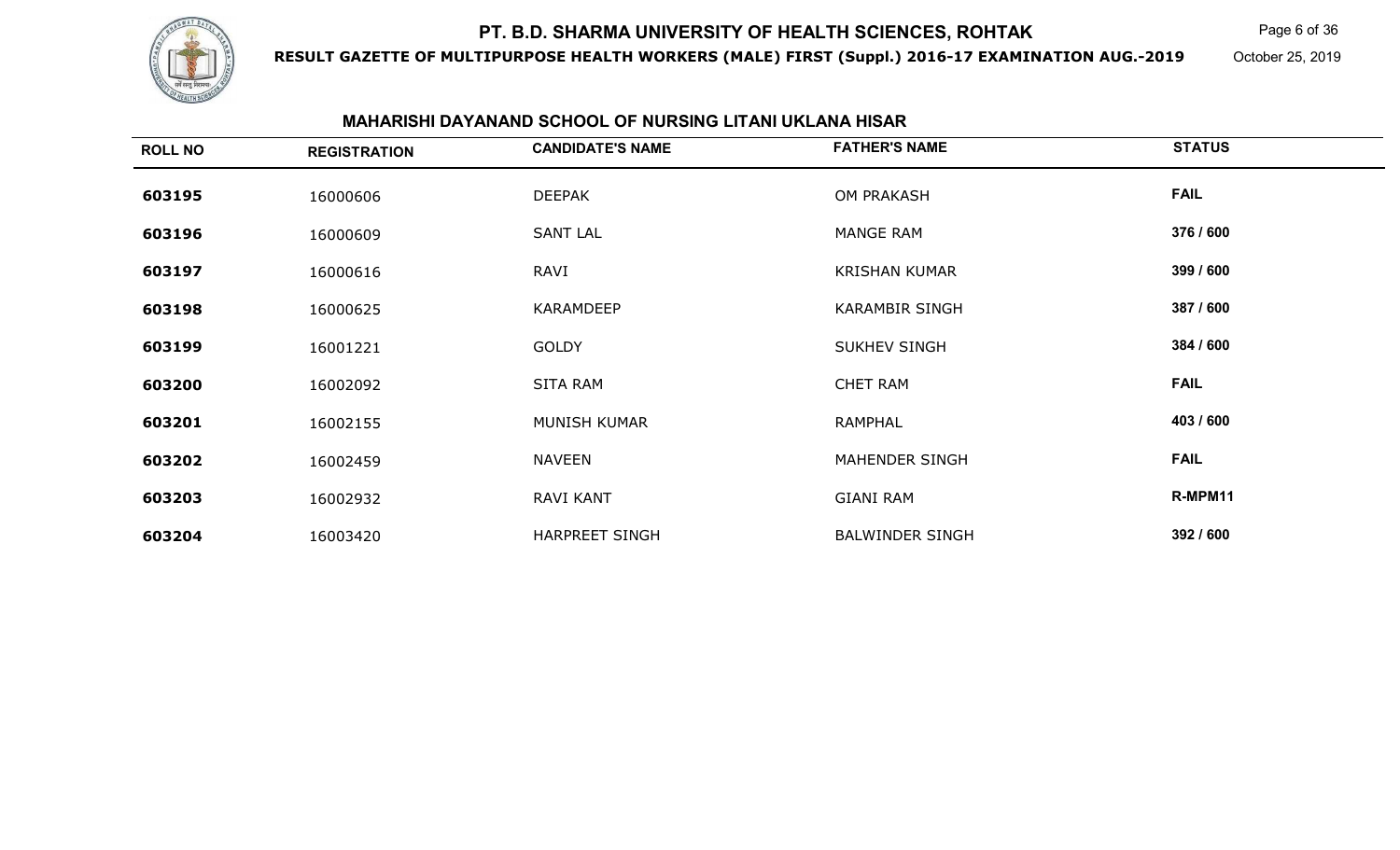

**RESULT GAZETTE OF MULTIPURPOSE HEALTH WORKERS (MALE) FIRST (Suppl.) 2016-17 EXAMINATION AUG.-2019**

Page 7 of 36

October 25, 2019

#### **STATE HEALTH & FAMILY WELFARE TRAINING CENTRE,ROHTAK**

| <b>ROLL NO</b> | <b>REGISTRATION</b> | <b>CANDIDATE'S NAME</b> | <b>FATHER'S NAME</b>  | <b>STATUS</b> |
|----------------|---------------------|-------------------------|-----------------------|---------------|
| 600941         | 16000629            | <b>SAURABH</b>          | <b>VIRENDER SINGH</b> | <b>FAIL</b>   |
| 600942         | 16000633            | <b>NITESH</b>           | DAYANAND              | R-MPM13       |
| 600943         | 16000644            | <b>SUDHIR</b>           | NARESH KUMAR          | <b>RLA</b>    |
| 600944         | 16000649            | ROHIT BHATTI            | <b>NARESH</b>         | 405 / 600     |
| 600945         | 16000654            | MOHIT                   | MAHENDER SINGH        | <b>FAIL</b>   |
| 600946         | 16000658            | ANIL                    | <b>HANSRAJ</b>        | 368 / 600     |
| 600947         | 16000660            | PARVEEN KUMAR           | <b>RATTAN SINGH</b>   | 404 / 600     |
| 600948         | 16000661            | ANIKET                  | <b>JAI NARAYAN</b>    | <b>FAIL</b>   |
| 600949         | 16000662            | <b>ROHIT KUMAR</b>      | DHANPAT RAI           | 373 / 600     |
| 600950         | 16000666            | <b>VIKASH</b>           | SATYA NARAYAN         | <b>FAIL</b>   |
| 600951         | 16000670            | SACHIN                  | <b>DHARMVIR SINGH</b> | 354 / 600     |
| 600952         | 16000676            | SINTU ROHILLA           | <b>SURENDER KUMAR</b> | 399 / 600     |
| 600953         | 16000677            | <b>SUNIL</b>            | <b>CHAND RAM</b>      | 417 / 600     |
| 600954         | 16000678            | <b>DEEPAK</b>           | <b>RAJENDER SINGH</b> | 365 / 600     |
| 600955         | 16000683            | <b>DEEPAK</b>           | RAJE RAM              | R-MPM13       |
| 600956         | 16000685            | <b>KULDEEP</b>          | <b>RAM NIWASH</b>     | 381 / 600     |
| 600957         | 16000686            | <b>AMIT KUMAR</b>       | OMPARKASH             | <b>FAIL</b>   |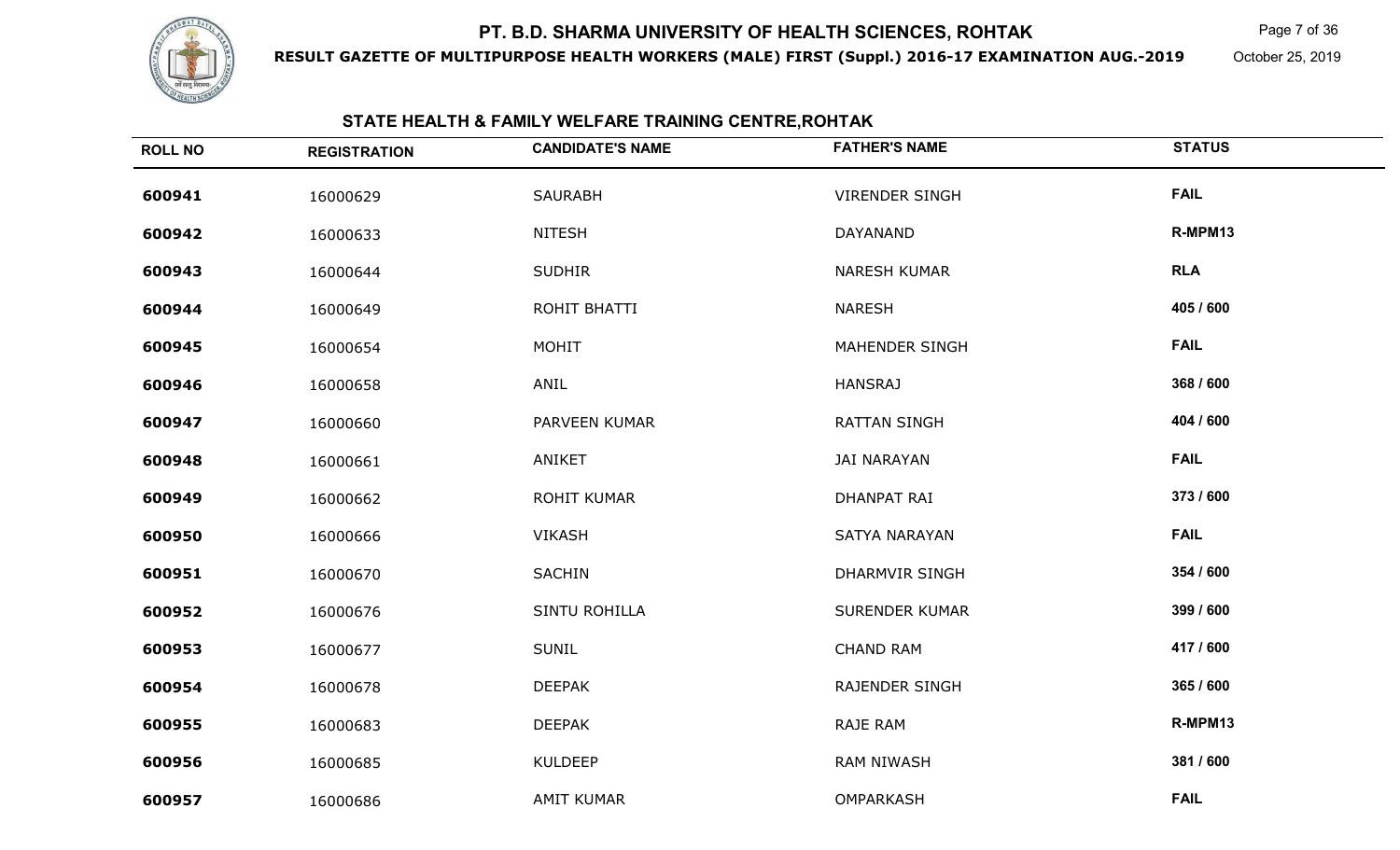

**RESULT GAZETTE OF MULTIPURPOSE HEALTH WORKERS (MALE) FIRST (Suppl.) 2016-17 EXAMINATION AUG.-2019**

 $\mathsf K$  Page 8 of 36

October 25, 2019

#### **STATE HEALTH & FAMILY WELFARE TRAINING CENTRE,ROHTAK**

| <b>ROLL NO</b> | <b>REGISTRATION</b> | <b>CANDIDATE'S NAME</b> | <b>FATHER'S NAME</b>   | <b>STATUS</b> |  |
|----------------|---------------------|-------------------------|------------------------|---------------|--|
| 600958         | 16000687            | <b>AJAY</b>             | <b>ISHWAR SINGH</b>    | <b>FAIL</b>   |  |
| 600959         | 16001240            | AMAN                    | <b>BARU SINGH</b>      | <b>FAIL</b>   |  |
| 600960         | 16001247            | <b>INAM KHAN</b>        | ROZDAR KHAN            | 355 / 600     |  |
| 600961         | 16001248            | <b>DEEPAK</b>           | <b>SURENDER</b>        | R-MPM11       |  |
| 600962         | 16001251            | <b>HARISH KUMAR</b>     | <b>SURESH KUMAR</b>    | 399 / 600     |  |
| 600963         | 16003716            | RAVI                    | <b>JAGDISH CHANDER</b> | R-MPM11       |  |
| 600964         | 16003798            | <b>SAHIL</b>            | <b>KULDEEP</b>         | <b>FAIL</b>   |  |
| 600965         | 16003804            | <b>NIPUN</b>            | SATYA PRAKASH SINGH    | 394 / 600     |  |
| 600966         | 16004135            | <b>SANDEEP KUMAR</b>    | SURENDER SINGH         | 411 / 600     |  |
| 600967         | 1600679             | <b>SUNIL</b>            | <b>TARA CHAND</b>      | <b>FAIL</b>   |  |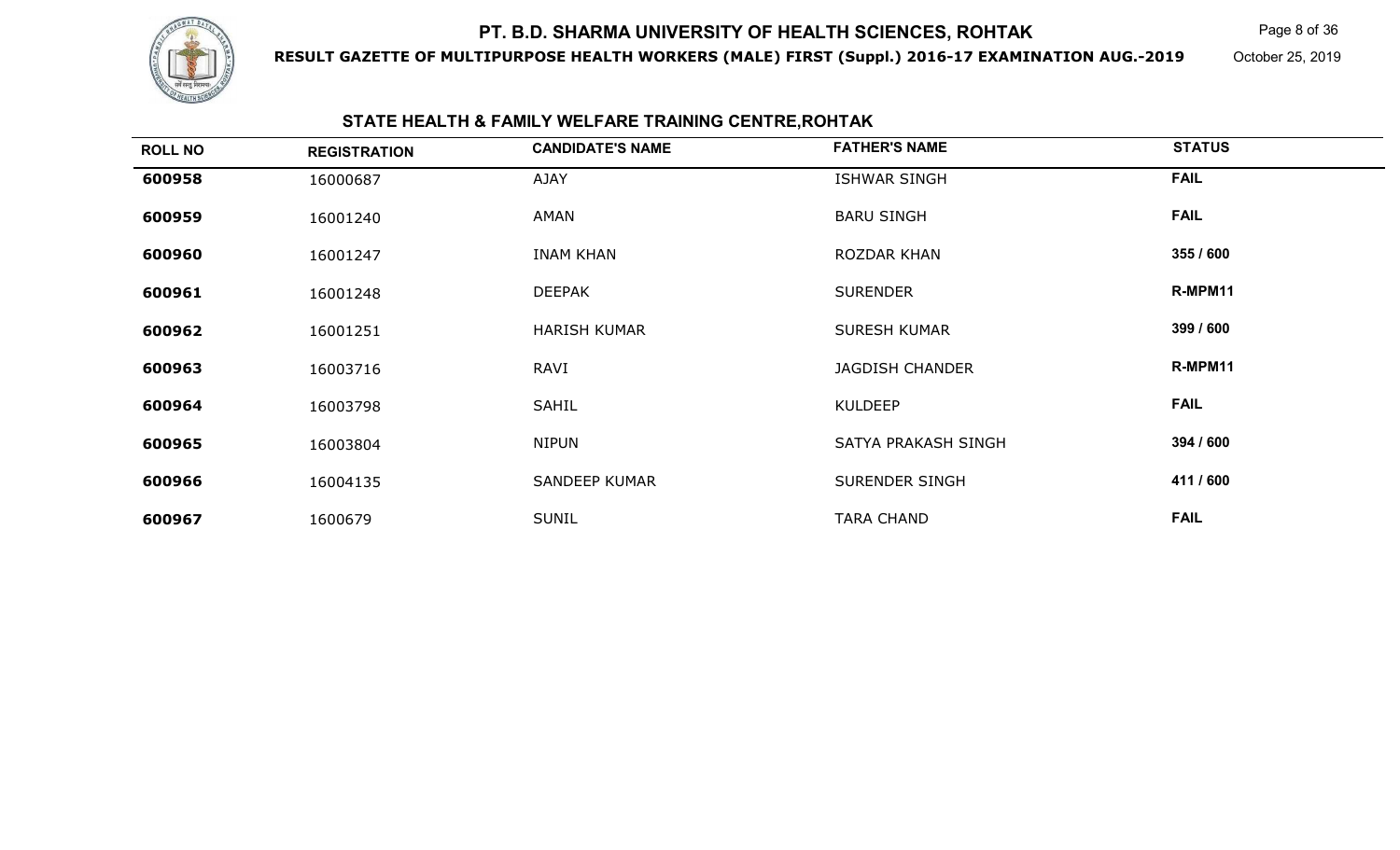

**RESULT GAZETTE OF MULTIPURPOSE HEALTH WORKERS (MALE) FIRST (Suppl.) 2016-17 EXAMINATION AUG.-2019**

 $\mathsf K$  Page 9 of 36

October 25, 2019

| <b>MPHW(M) TRAINING SCHOOL, SONIPAT</b> |
|-----------------------------------------|
|-----------------------------------------|

| <b>ROLL NO</b> | <b>REGISTRATION</b> | <b>CANDIDATE'S NAME</b> | <b>FATHER'S NAME</b>  | <b>STATUS</b> |
|----------------|---------------------|-------------------------|-----------------------|---------------|
| 601091         | 16000305            | WASEEM                  | <b>MUDDIN</b>         | R-MPM13       |
| 601092         | 16000349            | DEEPAK KUMAR            | RAJVIR                | 394 / 600     |
| 601093         | 16000356            | MOHDMAMUN               | <b>KHUSHI KHAN</b>    | 394 / 600     |
| 601094         | 16000396            | <b>VIKASH KHATAK</b>    | <b>KAPTAN SINGH</b>   | <b>FAIL</b>   |
| 601095         | 16000417            | <b>JITENDER</b>         | SHRI RAM              | 367 / 600     |
| 601096         | 16000440            | <b>RAVINDER</b>         | <b>DHRAMPAL</b>       | <b>FAIL</b>   |
| 601097         | 16000458            | <b>NARESH</b>           | <b>MADAN LAL</b>      | <b>FAIL</b>   |
| 601098         | 16000552            | ANKIT                   | <b>RAMESH</b>         | 408 / 600     |
| 601099         | 16000734            | AJEET SINGH             | <b>SURAJ BHAN</b>     | R-MPM11       |
| 601100         | 16000739            | MOHD AAQUIL             | <b>TAYYUB HUSSAIN</b> | 440 / 600     |
| 601101         | 16000740            | <b>GOPAL</b>            | <b>TEK CHAND</b>      | 409 / 600     |
| 601102         | 16000742            | <b>VIKAS</b>            | JOGENDER SINGH        | <b>FAIL</b>   |
| 601103         | 16000743            | <b>HARISH</b>           | RAMKARAN SAGGU        | R-MPM11       |
| 601104         | 16000744            | <b>YOGESH</b>           | <b>SURESH</b>         | R-MPM13       |
| 601105         | 16000868            | <b>ASHISH</b>           | <b>HANWANT</b>        | 402 / 600     |
| 601106         | 16001087            | MANISH                  | <b>HUKAM CHAND</b>    | 387 / 600     |
| 601107         | 16001098            | <b>RAVINDER</b>         | <b>BIJENDER SINGH</b> | <b>FAIL</b>   |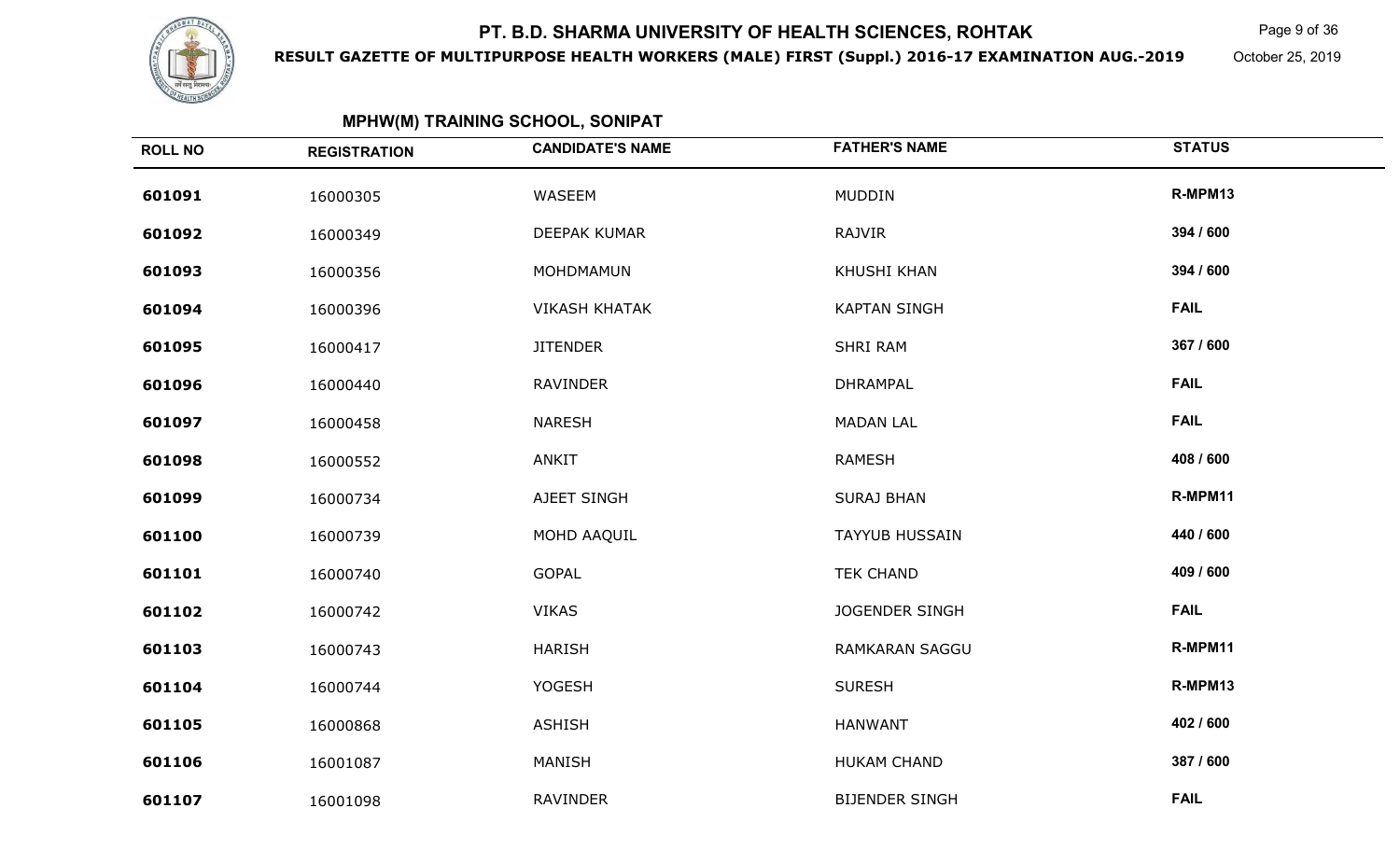

**RESULT GAZETTE OF MULTIPURPOSE HEALTH WORKERS (MALE) FIRST (Suppl.) 2016-17 EXAMINATION AUG.-2019**

Page 10 of 36

October 25, 2019

## **MPHW(M) TRAINING SCHOOL, SONIPAT**

| <b>ROLL NO</b> | <b>REGISTRATION</b> | <b>CANDIDATE'S NAME</b> | <b>FATHER'S NAME</b>   | <b>STATUS</b> |  |
|----------------|---------------------|-------------------------|------------------------|---------------|--|
| 601108         | 16001134            | <b>NEER</b>             | <b>RAMESH</b>          | 412 / 600     |  |
| 601109         | 16005287            | SONU                    | <b>BIJENDER SINGH</b>  | R-MPM11       |  |
| 601110         | 16005288            | KRISHAN                 | MAHAVIR                | R-MPM11       |  |
| 601111         | 16005289            | <b>NARESH KUMAR</b>     | <b>KRISHAN KUMAR</b>   | <b>FAIL</b>   |  |
| 601112         | 16005290            | <b>DEEPAK</b>           | RAMNIWAS               | 406 / 600     |  |
| 601113         | 16005293            | <b>ANIL KUMAR</b>       | <b>VINOD KUMAR</b>     | 372 / 600     |  |
| 601114         | 16005294            | <b>ROHIT</b>            | <b>RAJESH</b>          | 369 / 600     |  |
| 601115         | 16005292            | <b>MOHIT</b>            | <b>DHARAMBIR SINGH</b> | <b>ABS</b>    |  |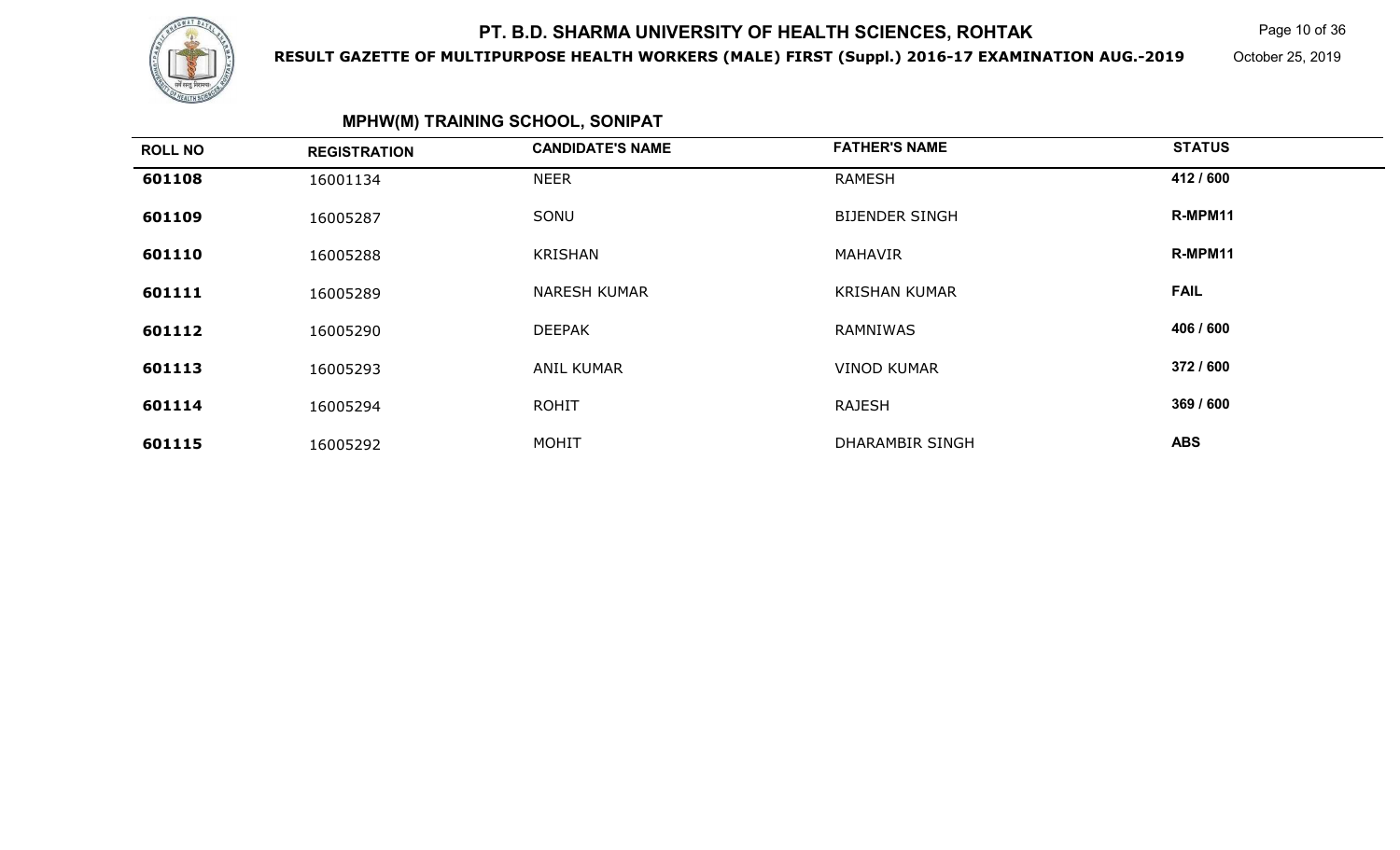

**RESULT GAZETTE OF MULTIPURPOSE HEALTH WORKERS (MALE) FIRST (Suppl.) 2016-17 EXAMINATION AUG.-2019**

Page 11 of 36

October 25, 2019

### **RAJENDRA INSTITUTE OF HEALTH SCIENCES SIRSA**

| <b>ROLL NO</b> | <b>REGISTRATION</b> | <b>CANDIDATE'S NAME</b> | <b>FATHER'S NAME</b>   | <b>STATUS</b> |
|----------------|---------------------|-------------------------|------------------------|---------------|
| 601261         | 16000212            | <b>JAGPREET SINGH</b>   | <b>JEEWAN SINGH</b>    | 409 / 600     |
| 601262         | 16000214            | <b>VIKAS KUMAR</b>      | <b>JAGDISH LAL</b>     | 377 / 600     |
| 601263         | 16000215            | <b>RAKESH</b>           | AJMER SINGH            | 343 / 600     |
| 601264         | 16000217            | <b>SUNIL</b>            | <b>ARJUN DASS</b>      | 371 / 600     |
| 601265         | 16000218            | MAHAVEER SINGH          | <b>BHARAT SINGH</b>    | 383 / 600     |
| 601266         | 16000220            | DEEPAK KUMAR            | <b>SURENDER KUMAR</b>  | 381 / 600     |
| 601267         | 16000223            | <b>SATISH</b>           | <b>GANPAT RAM</b>      | 349 / 600     |
| 601268         | 16000228            | <b>ANKIT KUMAR</b>      | PARMESH RAI            | 417 / 600     |
| 601269         | 16000238            | SANDEEP SINGH           | <b>JASWINDER SINGH</b> | 412 / 600     |
| 601270         | 16000241            | <b>VIREN GUMBER</b>     | <b>CHUNI LAL</b>       | 357 / 600     |
| 601271         | 16000254            | <b>BUDH RAM</b>         | <b>MUNSI RAM</b>       | 369 / 600     |
| 601272         | 16000255            | <b>DINKAR</b>           | <b>JAIPAL</b>          | 347 / 600     |
| 601273         | 16000259            | AJAY KUMAR              | <b>SATPAL</b>          | 360 / 600     |
| 601274         | 16001738            | ANUBHAV KUMAR           | DHARAMPAL              | 364 / 600     |
| 601275         | 16002360            | RAMESH KUMAR            | <b>SUKH RAM</b>        | 390 / 600     |
| 601276         | 16002542            | KULDEEP SINGH           | RAJ MAL                | 386 / 600     |
| 601277         | 16002573            | RAJESH KUMAR            | <b>KISHORI LAL</b>     | 374 / 600     |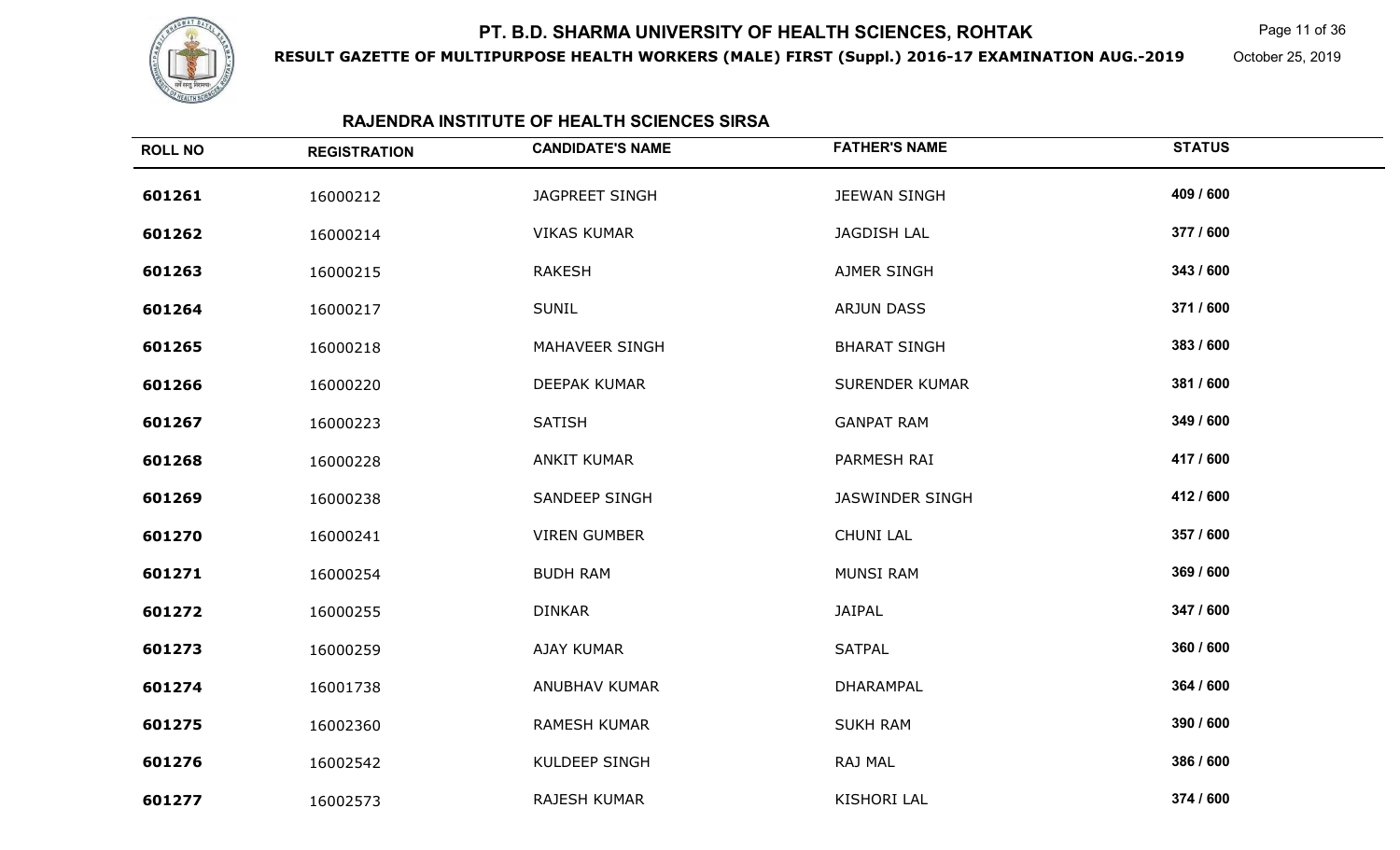

**RESULT GAZETTE OF MULTIPURPOSE HEALTH WORKERS (MALE) FIRST (Suppl.) 2016-17 EXAMINATION AUG.-2019**

Page 12 of 36

October 25, 2019

### **RAJENDRA INSTITUTE OF HEALTH SCIENCES SIRSA**

| <b>ROLL NO</b> | <b>REGISTRATION</b> | <b>CANDIDATE'S NAME</b> | <b>FATHER'S NAME</b> | <b>STATUS</b> |
|----------------|---------------------|-------------------------|----------------------|---------------|
| 601278         | 16002762            | <b>RAJU</b>             | PRABHUDYAL           | 358 / 600     |
| 601279         | 16002984            | PARMOD KUMAR            | <b>ROHTASH</b>       | 377 / 600     |
| 601280         | 16003575            | <b>SANDEEP KUMAR</b>    | <b>CHHINDA SINGH</b> | 369 / 600     |
| 601281         | 16000211            | JASPREET SINGH          | <b>AVTAR SINGH</b>   | 404 / 600     |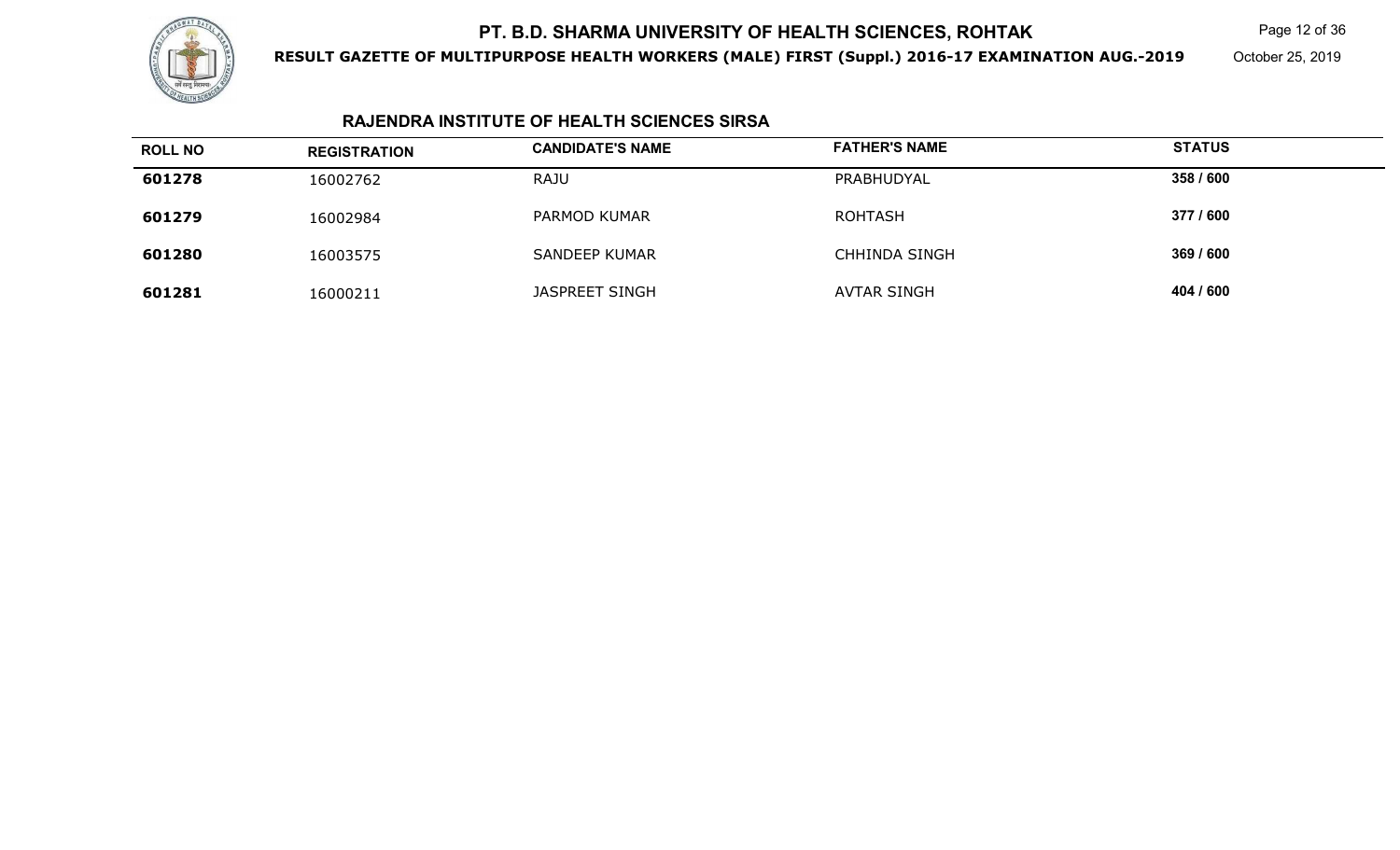

**RESULT GAZETTE OF MULTIPURPOSE HEALTH WORKERS (MALE) FIRST (Suppl.) 2016-17 EXAMINATION AUG.-2019**

Page 13 of 36

October 25, 2019

### **GURU TEG BAHADUR EDUCATION & HEALTH CENTRE NARWANA**

| <b>ROLL NO</b> | <b>REGISTRATION</b> | <b>CANDIDATE'S NAME</b> | <b>FATHER'S NAME</b>  | <b>STATUS</b> |
|----------------|---------------------|-------------------------|-----------------------|---------------|
| 601391         | 16001239            | <b>VISHAL</b>           | <b>DALBIR SINGH</b>   | 343 / 600     |
| 601392         | 16001579            | <b>VIRENDER</b>         | <b>DALBIR</b>         | R-MPM12       |
| 601393         | 16001609            | ANKIT                   | <b>KULDEEP SINGH</b>  | 404 / 600     |
| 601394         | 16001715            | SUKHBINDER SINGH        | <b>SATBIR SINGH</b>   | <b>FAIL</b>   |
| 601395         | 16002062            | <b>SAURABH</b>          | <b>MANOJ KUMAR</b>    | <b>FAIL</b>   |
| 601396         | 16002175            | <b>VIKRAM</b>           | <b>BHIM SINGH</b>     | R-MPM11       |
| 601397         | 16002731            | ANKIT                   | <b>SULTAN</b>         | 377 / 600     |
| 601398         | 16002868            | <b>NARESH KUMAR</b>     | <b>KAPOOR SINGH</b>   | 355 / 600     |
| 601399         | 16002962            | <b>SANDEEP KUMAR</b>    | <b>BALDEV SINGH</b>   | R-MPM11       |
| 601400         | 16003152            | <b>KULDEEP KUMAR</b>    | SHISH PAL             | <b>FAIL</b>   |
| 601401         | 16003333            | <b>RANDEEP</b>          | <b>SUKHPAL</b>        | 357 / 600     |
| 601402         | 16003522            | <b>MUKUL</b>            | <b>SHAMSHAR SINGH</b> | 417 / 600     |
| 601403         | 16003552            | SOMBIR                  | <b>BHAGWAT DYAL</b>   | 351 / 600     |
| 601404         | 16003553            | ANUJ KUMAR              | RAMNIWAS              | 357 / 600     |
| 601405         | 16003630            | AJAY                    | <b>GYAN CHAND</b>     | R-MPM11       |
| 601406         | 16003648            | MANOJ KUMAR             | <b>ISHWAR</b>         | 359 / 600     |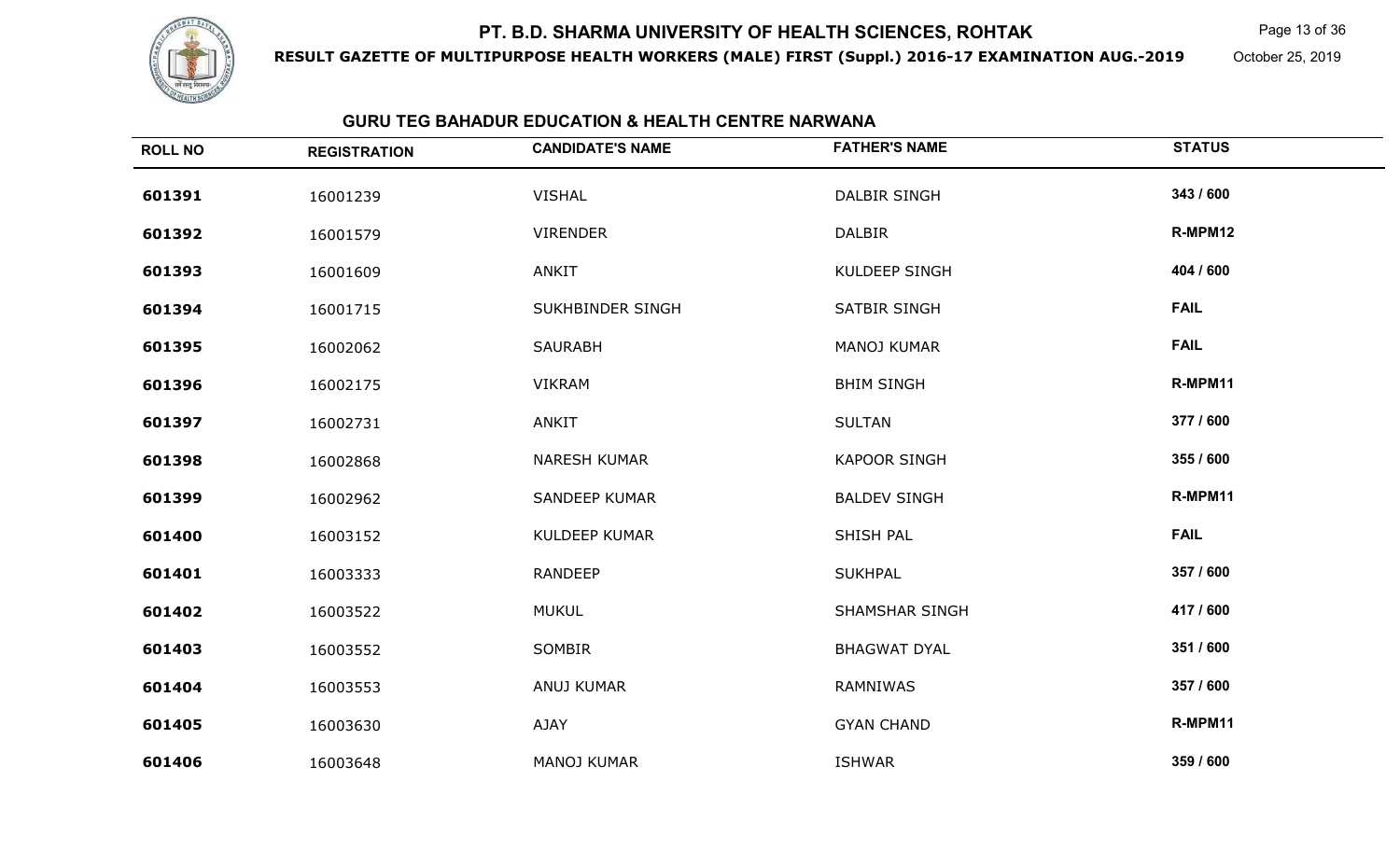

**RESULT GAZETTE OF MULTIPURPOSE HEALTH WORKERS (MALE) FIRST (Suppl.) 2016-17 EXAMINATION AUG.-2019**

Page 14 of 36

October 25, 2019

### **BALAJI INSTITUTE OF HEALTH & MEDICAL EDUCATION, BHIWANI**

| <b>ROLL NO</b> | <b>REGISTRATION</b> | <b>CANDIDATE'S NAME</b> | <b>FATHER'S NAME</b> | <b>STATUS</b> |
|----------------|---------------------|-------------------------|----------------------|---------------|
| 601531         | 16002760            | <b>AJAY KUMAR</b>       | <b>RAM BHAGAT</b>    | R-MPM11       |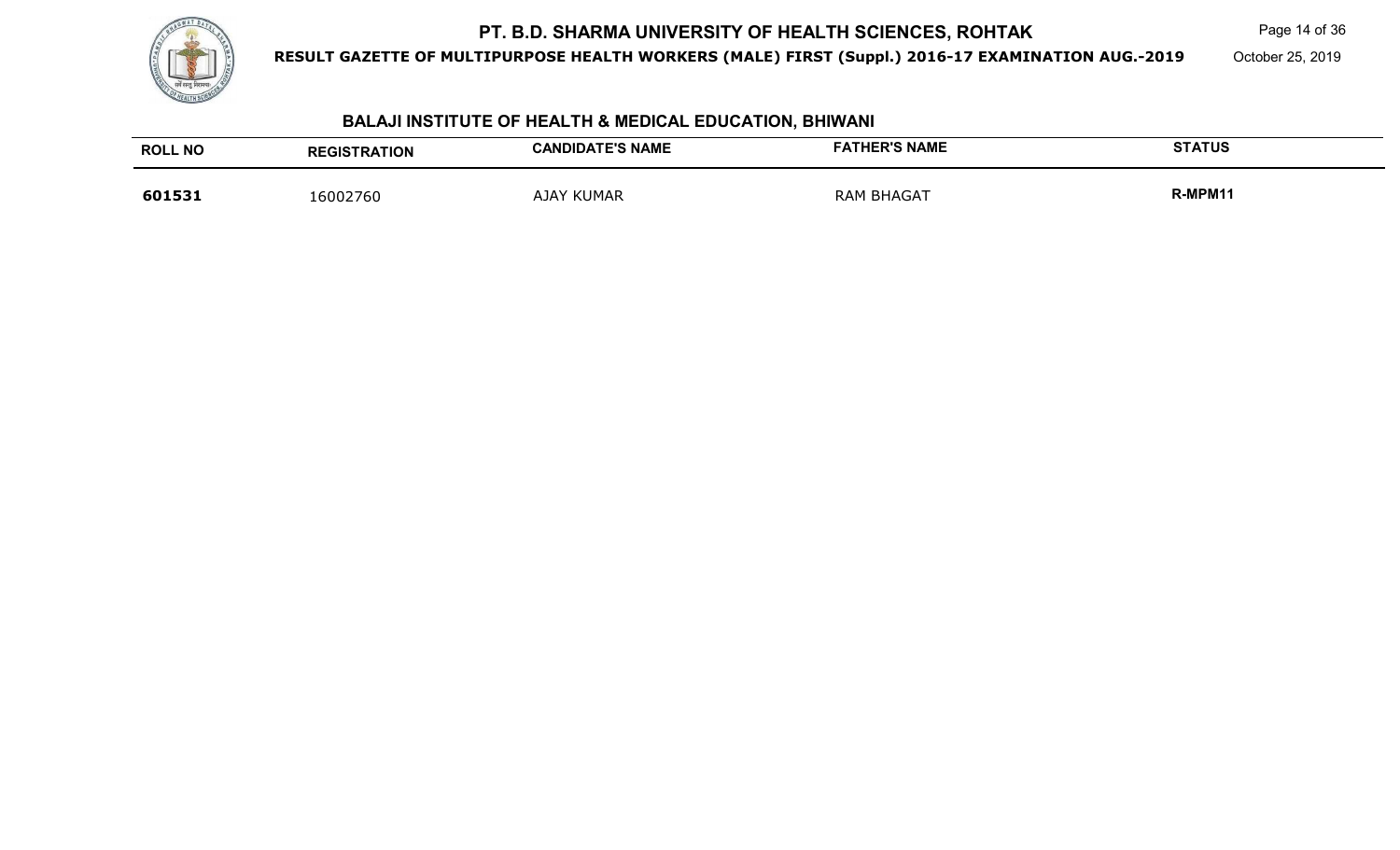

**RESULT GAZETTE OF MULTIPURPOSE HEALTH WORKERS (MALE) FIRST (Suppl.) 2016-17 EXAMINATION AUG.-2019**

Page 15 of 36

October 25, 2019

## **HOLISTIC INSTITUTE OF HEALTH SCIENCE, SIRSA**

| <b>ROLL NO</b> | <b>REGISTRATION</b> | <b>CANDIDATE'S NAME</b> | <b>FATHER'S NAME</b> | <b>STATUS</b> |
|----------------|---------------------|-------------------------|----------------------|---------------|
| 601651         | 16004266            | <b>OM PARKASH</b>       | <b>SAT PAL</b>       | 395 / 600     |
| 601652         | 16004484            | <b>GURPREET SINGH</b>   | <b>MANDER SINGH</b>  | 364 / 600     |
| 601653         | 16004670            | SURENDER KUMAR          | <b>TARA CHAND</b>    | <b>FAIL</b>   |
| 601654         | 16004725            | <b>SONU RAM</b>         | <b>BUGGAR SINGH</b>  | 339 / 600     |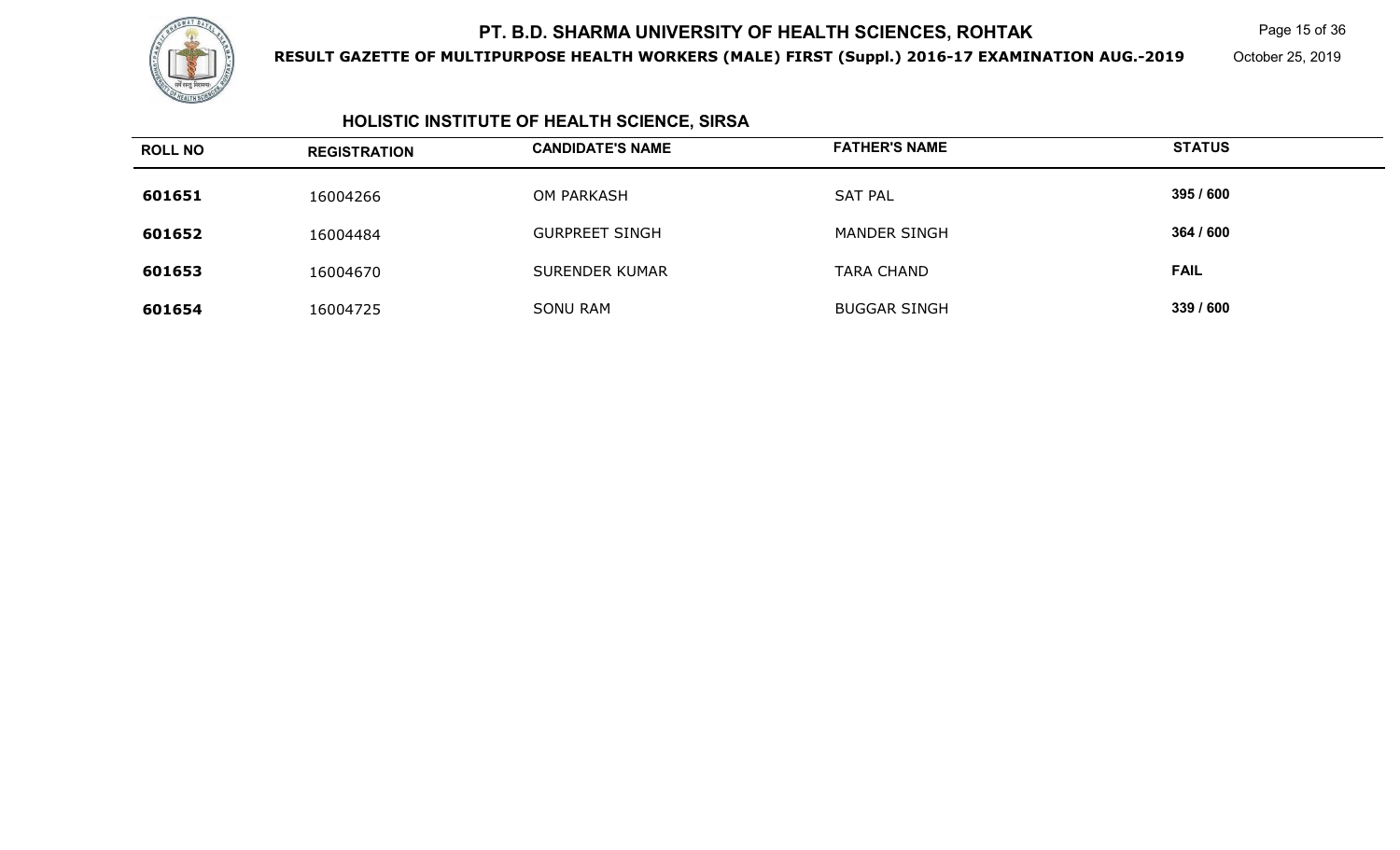

**RESULT GAZETTE OF MULTIPURPOSE HEALTH WORKERS (MALE) FIRST (Suppl.) 2016-17 EXAMINATION AUG.-2019**

Page 16 of 36

October 25, 2019

#### **ROLL NO REGISTRATION CANDIDATE'S NAME FATHER'S NAME STATUS 6017711** 16003779 VIJENDER JAGDISH **403 / 600**

**VISHAV BHARTI MPHW (M) TRAINING SCHOOL SANDLANA,BARWALA,HSR.**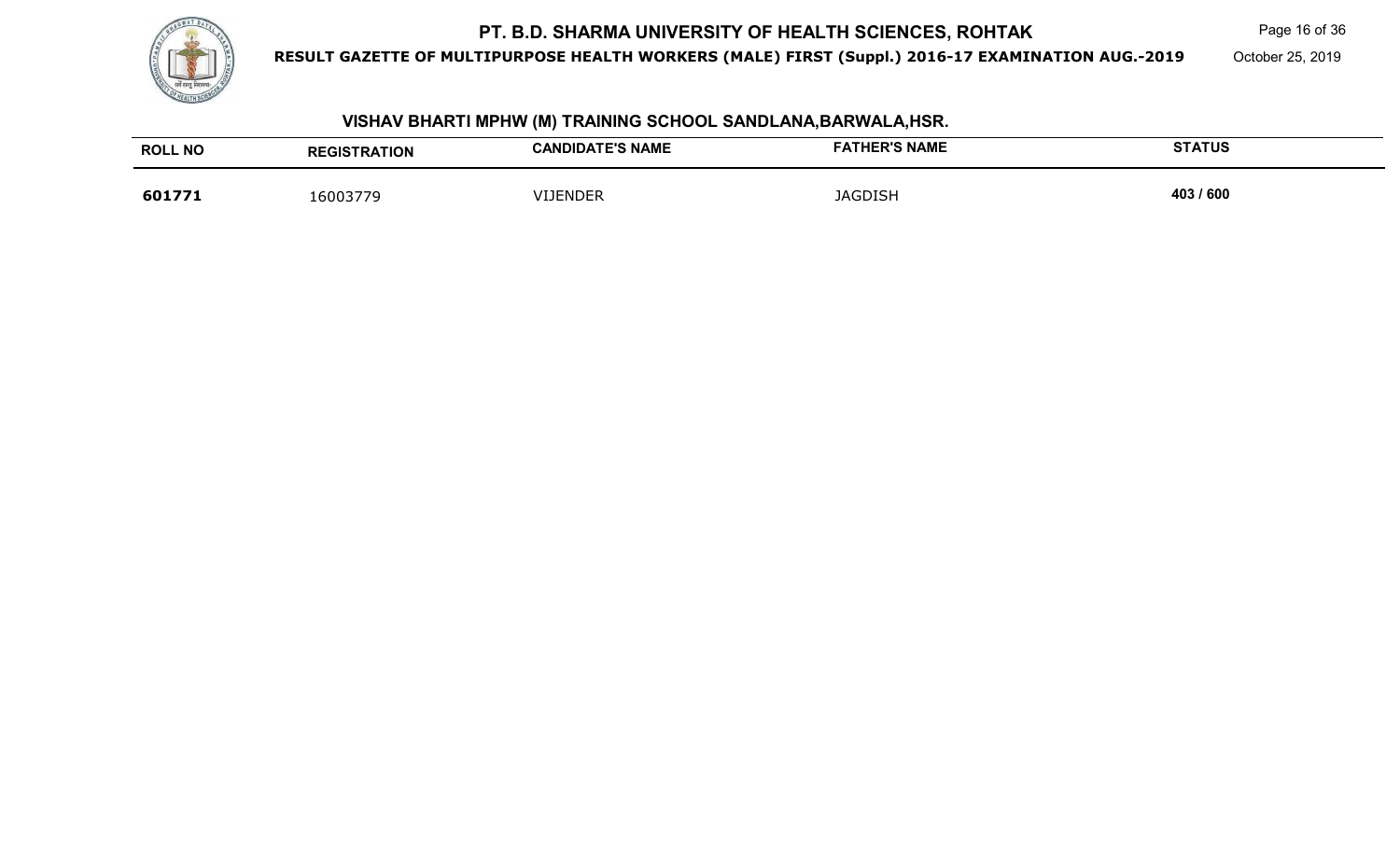

**RESULT GAZETTE OF MULTIPURPOSE HEALTH WORKERS (MALE) FIRST (Suppl.) 2016-17 EXAMINATION AUG.-2019**

Page 17 of 36

October 25, 2019

# **SHREE RAM GOPAL MPHW (M) TRAINING SCHOOL LOHARU ROAD,BHIWANI**

| <b>ROLL NO</b> | <b>REGISTRATION</b> | <b>CANDIDATE'S NAME</b> | <b>FATHER'S NAME</b> | <b>STATUS</b> |
|----------------|---------------------|-------------------------|----------------------|---------------|
| 601821         | 16003751            | <b>MOHIT</b>            | <b>VED RATAN</b>     | 422 / 600     |
| 601822         | 16003756            | MANOJ KUMAR SAINI       | TARA SINGH SAINI     | 377 / 600     |
| 601823         | 16003796            | <b>ASHOK KUMAR</b>      | LELLA RAM            | R-MPM13       |
| 601824         | 16003812            | <b>NITTU</b>            | <b>ROSHAN LAL</b>    | 431 / 600     |
| 601825         | 16003855            | PARVEEN KUMAR           | <b>AJAY KUMAR</b>    | 414 / 600     |
| 601826         | 16003928            | <b>DEEPAK</b>           | <b>SURENDER</b>      | 358 / 600     |
| 601827         | 16003964            | <b>BAL KISHAN</b>       | <b>ANOOP SINGH</b>   | 382 / 600     |
| 601828         | 16004011            | AMARJEET                | PHOOL KUMAR          | 413/600       |
| 601829         | 16004028            | <b>ASHOK KUMAR</b>      | PALE RAM             | 440 / 600     |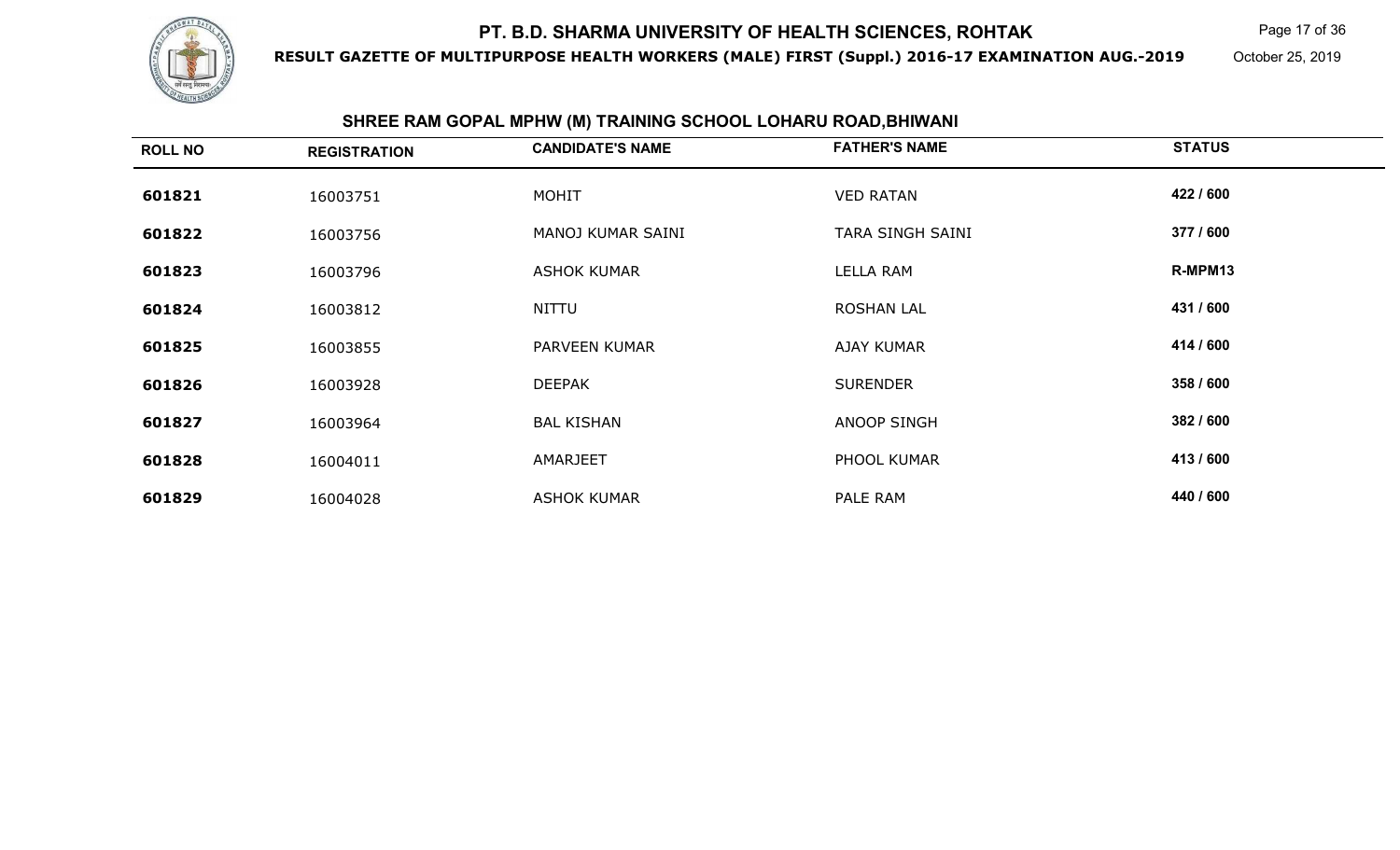

**RESULT GAZETTE OF MULTIPURPOSE HEALTH WORKERS (MALE) FIRST (Suppl.) 2016-17 EXAMINATION AUG.-2019**

Page 18 of 36

October 25, 2019

#### **GURUSAIN BHAGAT HEALTH INSTITUTE MPHW M VILL. RINDAL KARNAL**

| <b>ROLL NO</b> | <b>REGISTRATION</b> | <b>CANDIDATE'S NAME</b> | <b>FATHER'S NAME</b>  | <b>STATUS</b> |
|----------------|---------------------|-------------------------|-----------------------|---------------|
| 602001         | 16000559            | <b>SUMIT SULEKH</b>     | RAJA RAM              | 401 / 600     |
| 602002         | 16000561            | <b>VIKASH</b>           | <b>SUBHASH CHAND</b>  | 376 / 600     |
| 602003         | 16000564            | <b>DIVYANSH</b>         | <b>DALBIR SINGH</b>   | R-MPM12       |
| 602004         | 16000730            | <b>JASBIR SINGH</b>     | <b>RATAN SINGH</b>    | <b>FAIL</b>   |
| 602005         | 16001054            | RAJIV KUMAR             | <b>JOGINDER SINGH</b> | R-MPM13       |
| 602006         | 16001055            | <b>NAVEEN</b>           | <b>SURESH KUMAR</b>   | 352 / 600     |
| 602007         | 16001057            | LAKSHAY                 | <b>VED</b>            | <b>FAIL</b>   |
| 602008         | 16001058            | <b>ASHOK KUMAR</b>      | <b>KAMAL SINGH</b>    | 361 / 600     |
| 602009         | 16004249            | PRITAM                  | <b>RAJENDER</b>       | <b>FAIL</b>   |
| 602010         | 16004262            | RAJESH KUMAR            | <b>DHARAM SINGH</b>   | 342 / 600     |
| 602011         | 16004309            | <b>MANISH KUMAR</b>     | <b>SUBE SINGH</b>     | 337 / 600     |
| 602012         | 16004316            | <b>RUMIT</b>            | <b>NARESH KUMAR</b>   | R-MPM12       |
| 602013         | 16004355            | <b>VIKAS KUMAR</b>      | <b>SATPAL SINGH</b>   | 368 / 600     |
| 602014         | 16004380            | <b>BAJINDER SINGH</b>   | <b>BHIM SINGH</b>     | R-MPM11       |
| 602015         | 16004427            | PRINCE KUMAR            | <b>JAI PARKASH</b>    | 358 / 600     |
| 602016         | 16004446            | <b>MANISH KUMAR</b>     | <b>MADHU RAM</b>      | 359 / 600     |
| 602017         | 16004446            | PARVEEN KUMAR           | <b>RAM KUMAR</b>      | 349 / 600     |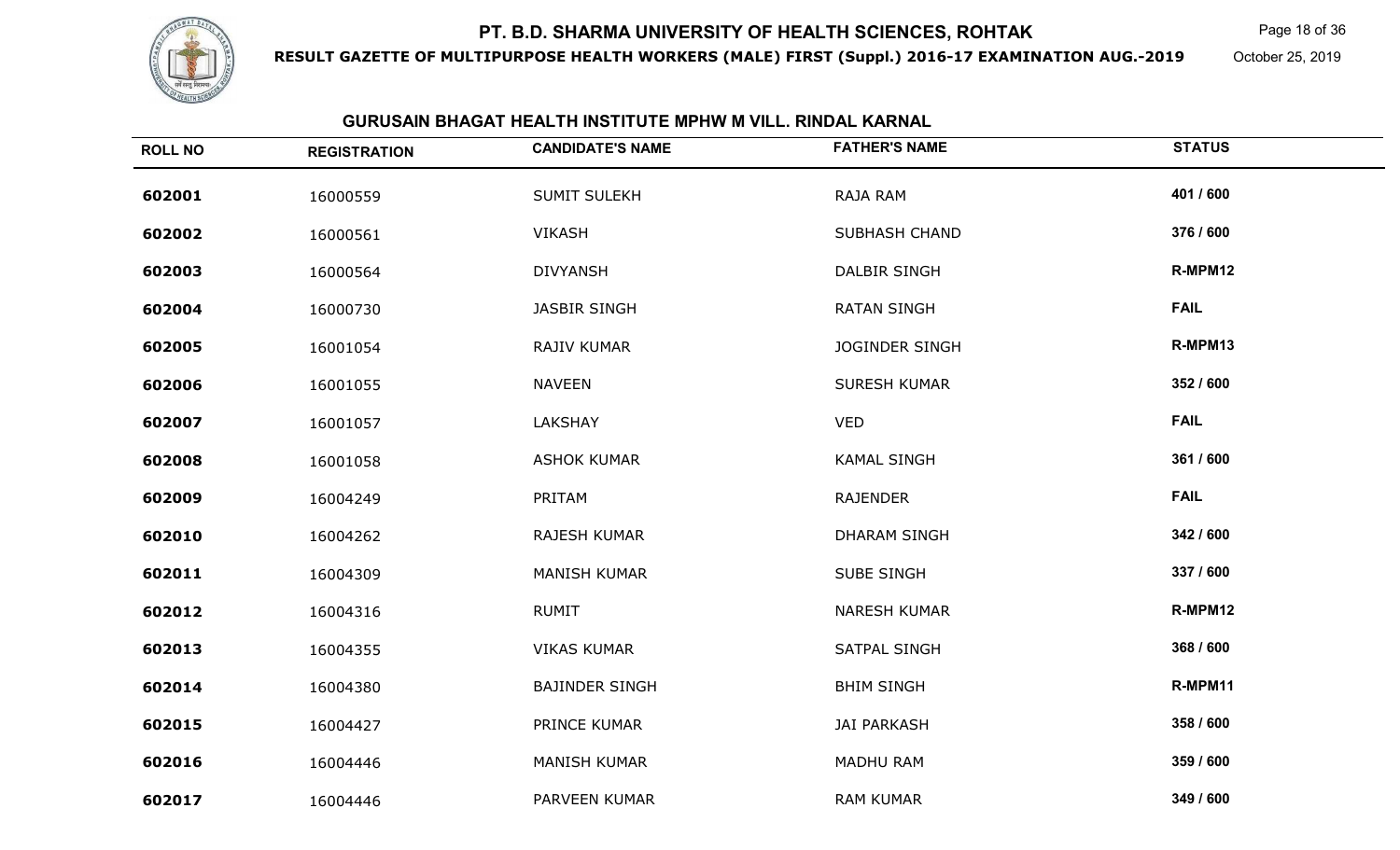

**RESULT GAZETTE OF MULTIPURPOSE HEALTH WORKERS (MALE) FIRST (Suppl.) 2016-17 EXAMINATION AUG.-2019**

Page 19 of 36

October 25, 2019

### **GURUSAIN BHAGAT HEALTH INSTITUTE MPHW M VILL. RINDAL KARNAL**

| <b>ROLL NO</b> | <b>REGISTRATION</b> | <b>CANDIDATE'S NAME</b> | <b>FATHER'S NAME</b>   | <b>STATUS</b> |
|----------------|---------------------|-------------------------|------------------------|---------------|
| 602018         | 16004557            | <b>ASHOK KUMAR</b>      | <b>RAM BHAGAT</b>      | <b>FAIL</b>   |
| 602019         | 16004623            | <b>JAGDEEP KATARIA</b>  | <b>BIRBAL KATARIA</b>  | <b>FAIL</b>   |
| 602020         | 16004656            | <b>GOURAV</b>           | <b>JAGBIR</b>          | R-MPM13       |
| 602021         | 16004658            | RAHUL KUMAR             | <b>MALKHAN SINGH</b>   | 389 / 600     |
| 602022         | 16004659            | <b>NAWAB SINGH</b>      | <b>JAI BHAGWAN</b>     | <b>FAIL</b>   |
| 602023         | 16004660            | <b>ASHOK KUMAR</b>      | <b>SAMSHER</b>         | 368 / 600     |
| 602024         | 16004700            | LALIT DHIMAN            | PAWAN KUMAR DHIMAN     | 366 / 600     |
| 602025         | 16004722            | <b>VIKAS</b>            | <b>BHALE RAM</b>       | 367 / 600     |
| 602026         | 16004744            | <b>ARUN</b>             | <b>RAMESH</b>          | 369 / 600     |
| 602027         | 16004754            | PARDEEP KUMAR           | <b>BIRBAL</b>          | 393 / 600     |
| 602028         | 16004758            | <b>SULTAN SINGH</b>     | <b>JAI BHAGWAN</b>     | 354 / 600     |
| 602029         | 16004779            | <b>CHIRAG</b>           | <b>UDAY SINGH</b>      | 351 / 600     |
| 602030         | 16004838            | PARDEEP KUMAR           | <b>JAGDISH</b>         | 399 / 600     |
| 602031         | 16004854            | <b>VIKAS</b>            | PAWAN KUMAR            | R-MPM13       |
| 602032         | 16004901            | <b>GURNAM</b>           | <b>ISHAM SINGH</b>     | <b>FAIL</b>   |
| 602033         | 16004909            | <b>AMIT SINGH</b>       | <b>IQBAL SINGH</b>     | 372 / 600     |
| 602034         | 16004915            | <b>TEJBIR</b>           | <b>KRISHAN CHANDER</b> | R-MPM13       |
| 602035         | 16004927            | <b>GURPREET SINGH</b>   | <b>RAMPAL</b>          | 377 / 600     |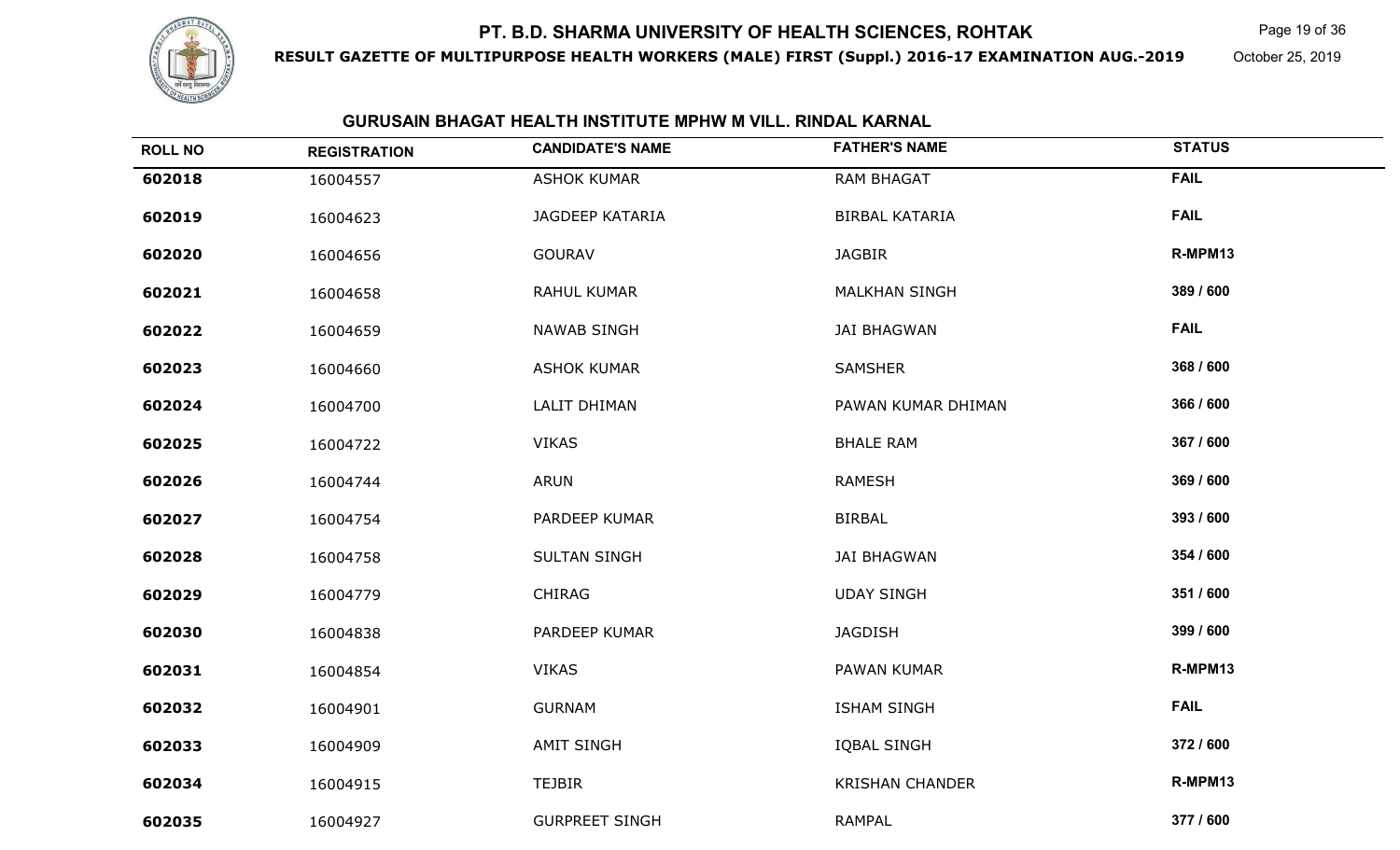

**RESULT GAZETTE OF MULTIPURPOSE HEALTH WORKERS (MALE) FIRST (Suppl.) 2016-17 EXAMINATION AUG.-2019**

Page 20 of 36

October 25, 2019

#### **GURUSAIN BHAGAT HEALTH INSTITUTE MPHW M VILL. RINDAL KARNAL**

| <b>ROLL NO</b> | <b>REGISTRATION</b> | <b>CANDIDATE'S NAME</b> | <b>FATHER'S NAME</b> | <b>STATUS</b> |
|----------------|---------------------|-------------------------|----------------------|---------------|
| 602036         | 16004970            | <b>SUNNY</b>            | OMBIR                | <b>FAIL</b>   |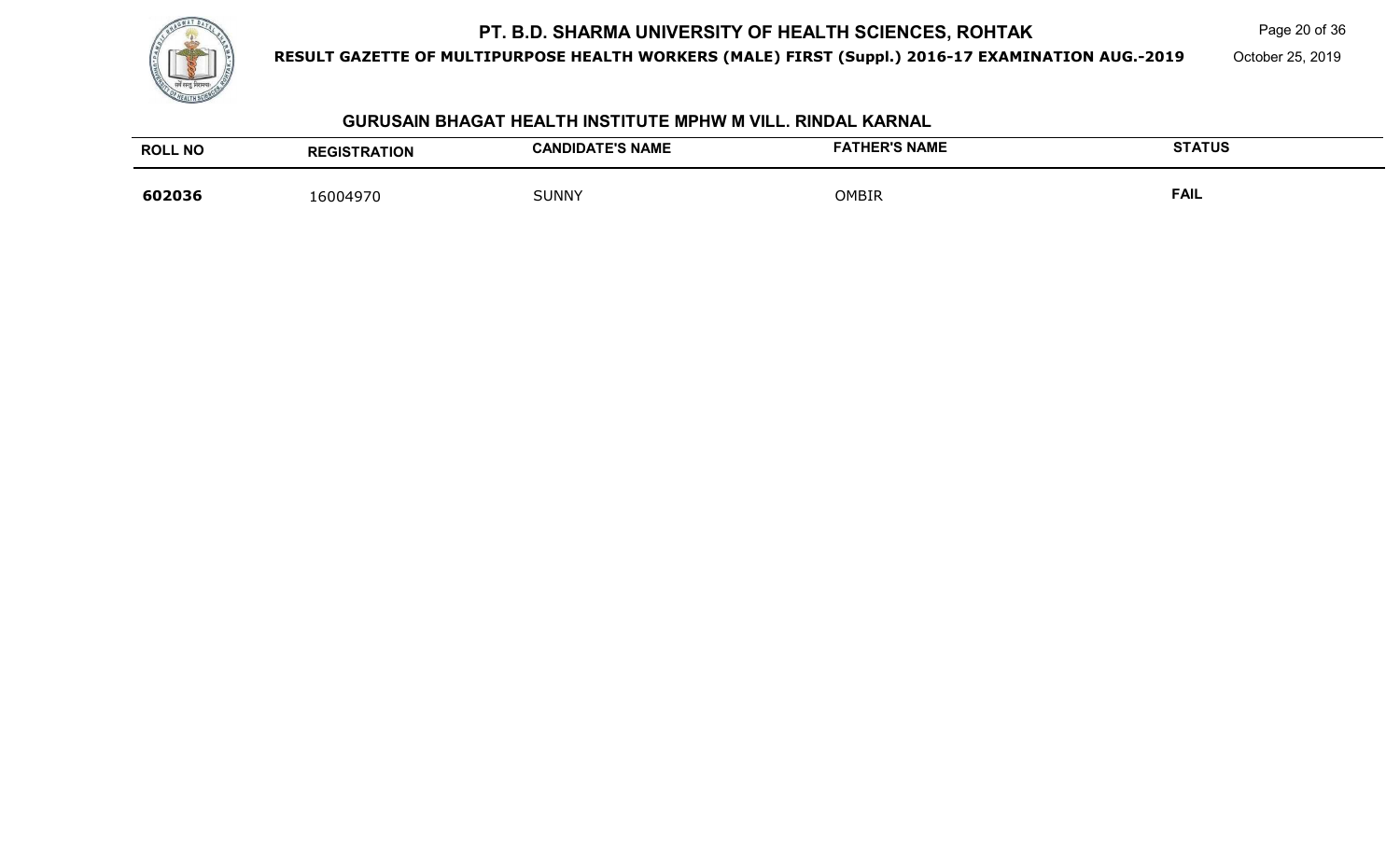

**RESULT GAZETTE OF MULTIPURPOSE HEALTH WORKERS (MALE) FIRST (Suppl.) 2016-17 EXAMINATION AUG.-2019**

Page 21 of 36

October 25, 2019

## **PT. DHARAM CHAND INSTITUTE OF HEALTH &EDUCATION, RAJOUND (KTL)**

| <b>ROLL NO</b> | <b>REGISTRATION</b> | <b>CANDIDATE'S NAME</b> | <b>FATHER'S NAME</b> | <b>STATUS</b> |
|----------------|---------------------|-------------------------|----------------------|---------------|
| 602161         | 16003856            | <b>ANKUSH</b>           | SURAJBHAN            | R-MPM11       |
| 602162         | 16003978            | <b>SALINDER</b>         | RAJPAL               | 379 / 600     |
| 602163         | 16004021            | HARENDER                | <b>DILBAG SINGH</b>  | 356 / 600     |
| 602164         | 16004120            | <b>SUSHIL KUMAR</b>     | <b>CHAND RAM</b>     | R-MPM11       |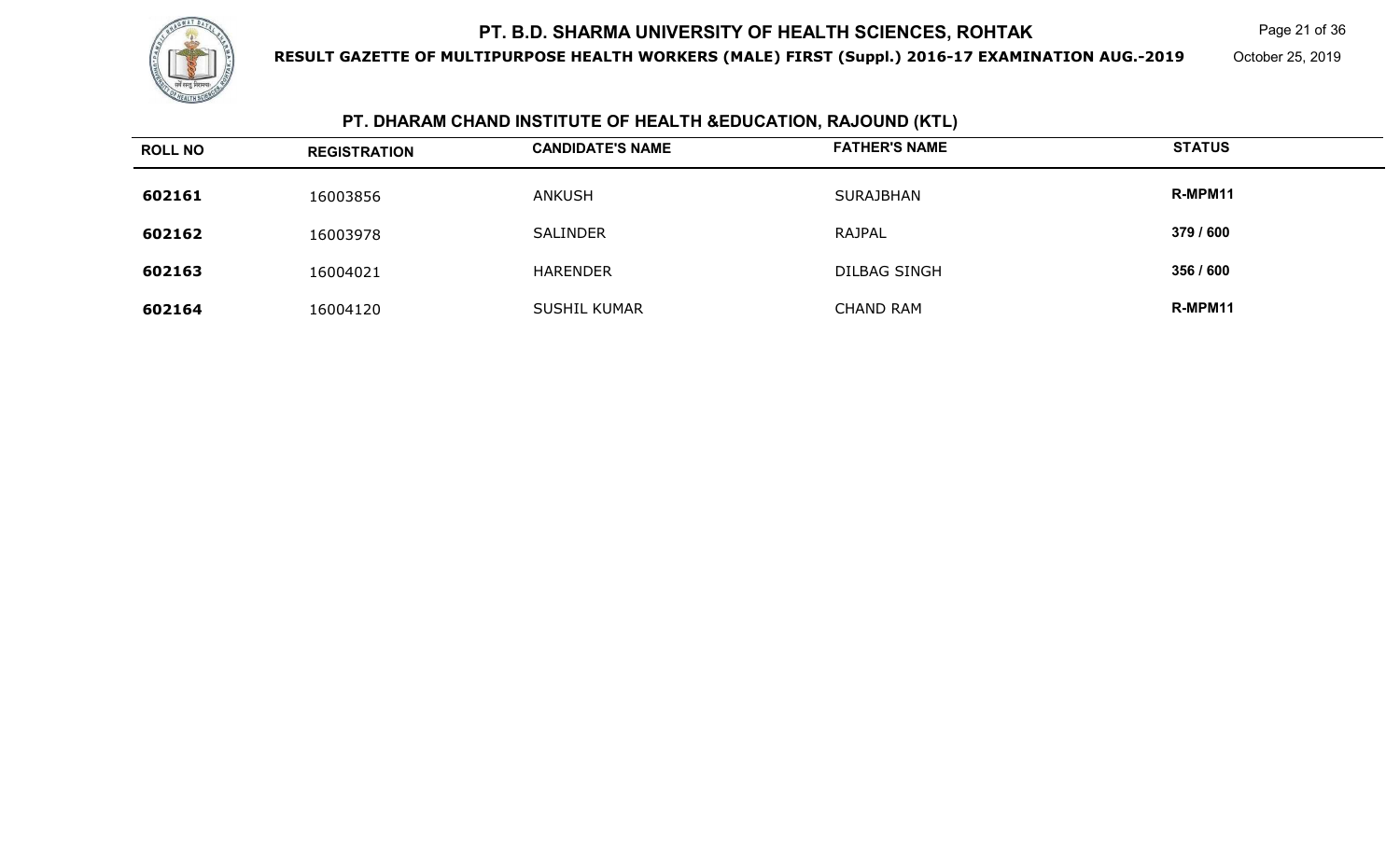

**RESULT GAZETTE OF MULTIPURPOSE HEALTH WORKERS (MALE) FIRST (Suppl.) 2016-17 EXAMINATION AUG.-2019**

Page 22 of 36

October 25, 2019

#### **SARASWATI VIDYA MANDIR MPHW(M) VPO CHANG ,BHIWANI**

| <b>ROLL NO</b> | <b>REGISTRATION</b> | <b>CANDIDATE'S NAME</b> | <b>FATHER'S NAME</b> | <b>STATUS</b> |
|----------------|---------------------|-------------------------|----------------------|---------------|
| 602281         | 16002653            | <b>NAVDEEP</b>          | SHRI BHAGWAN         | 344 / 600     |
| 602282         | 16003242            | MANISH                  | RAJBIR               | 388 / 600     |
| 602283         | 16003242            | PARMOD KUMAR            | SATYAWAN             | 385 / 600     |
| 602284         | 16003359            | NISHANT ANTIL           | SURENDER ANTIL       | 349 / 600     |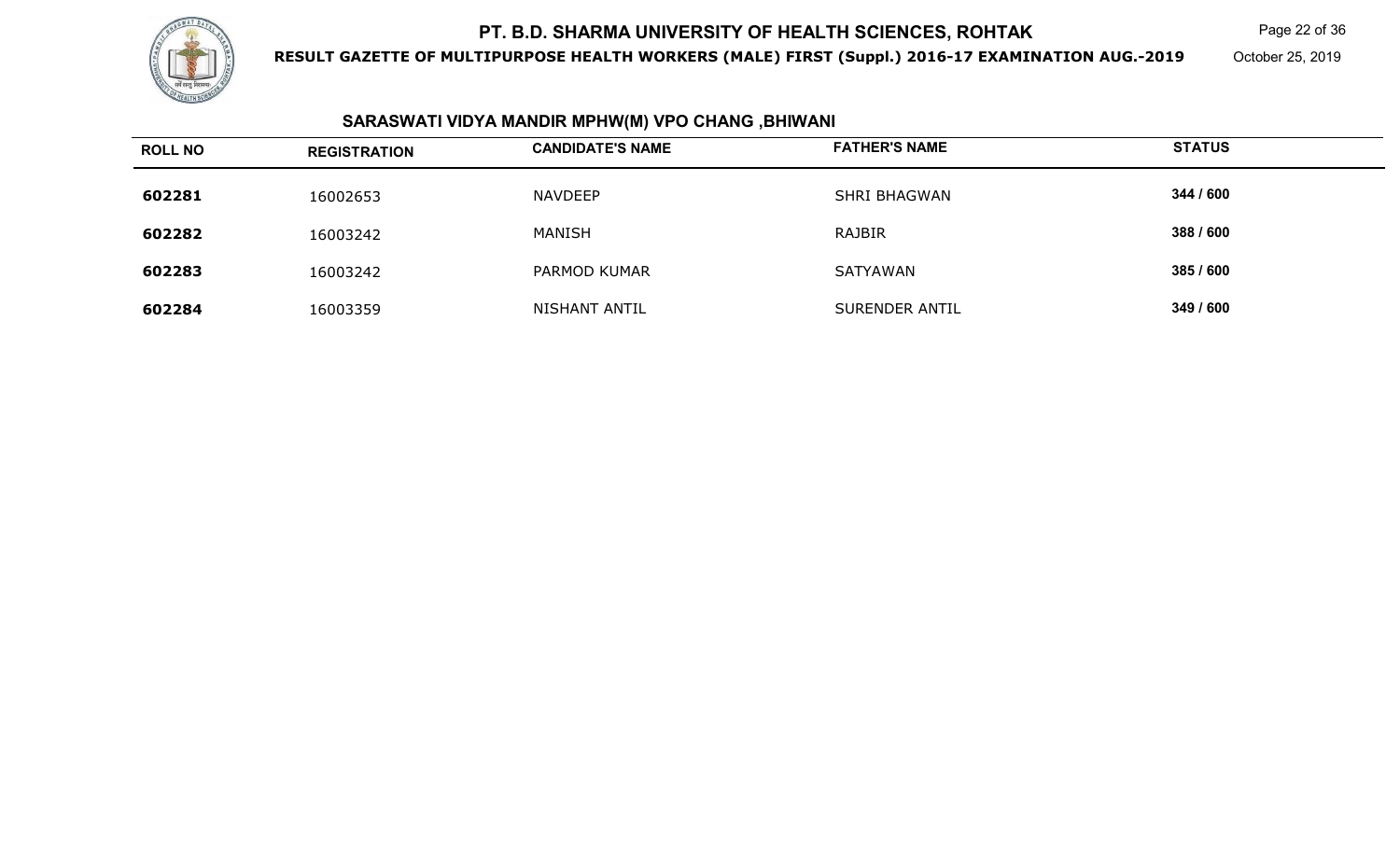

**RESULT GAZETTE OF MULTIPURPOSE HEALTH WORKERS (MALE) FIRST (Suppl.) 2016-17 EXAMINATION AUG.-2019**

Page 23 of 36

October 25, 2019

## **UPKAR MPHW(M) TRAINING SCHOOL SISAR KHAS ROHTAK**

| <b>ROLL NO</b> | <b>REGISTRATION</b> | <b>CANDIDATE'S NAME</b> | <b>FATHER'S NAME</b>  | <b>STATUS</b> |
|----------------|---------------------|-------------------------|-----------------------|---------------|
| 602341         | 16000773            | <b>VIKAS</b>            | DEICHAND              | 392 / 600     |
| 602342         | 16001270            | ANIL                    | <b>JAI BHAGWAN</b>    | R-MPM13       |
| 602343         | 16001272            | <b>SAURABH</b>          | PRAMANAND             | 366 / 600     |
| 602344         | 16003656            | SUDHVIR SINGH RATHEE    | <b>SURESH KUMAR</b>   | R-MPM13       |
| 602345         | 16003739            | <b>SUNIL KUMAR</b>      | <b>JAI BHAGWAN</b>    | <b>FAIL</b>   |
| 602346         | 16003749            | RAJDEEP                 | KARAMVIR              | <b>FAIL</b>   |
| 602347         | 16003834            | <b>YOGESH</b>           | <b>JAGPAL SINGH</b>   | <b>FAIL</b>   |
| 602348         | 16003836            | <b>DIPESH KUMAR</b>     | <b>MAHABIR</b>        | <b>FAIL</b>   |
| 602349         | 16003942            | <b>VIKAS</b>            | <b>DEVENDER SINGH</b> | 389 / 600     |
| 602350         | 16003946            | DEEPAK KUMAR            | MANOJ KUMAR           | R-MPM13       |
| 602351         | 16003948            | JAIDEEP                 | <b>LAXMAN DAS</b>     | <b>FAIL</b>   |
| 602352         | 16003950            | <b>RAHUL</b>            | <b>KRISHAN</b>        | <b>FAIL</b>   |
| 602353         | 16003975            | PARDEEP KUMAR           | <b>ANOOP SINGH</b>    | <b>FAIL</b>   |
| 602354         | 16004087            | <b>SOURABH</b>          | <b>VIJAY KUMAR</b>    | <b>FAIL</b>   |
| 602355         | 16004098            | RAVI KUMAR              | <b>JAGAT SINGH</b>    | <b>FAIL</b>   |
| 602356         | 16004127            | <b>VIKASH</b>           | <b>VIRENDER</b>       | <b>FAIL</b>   |
| 602357         | 16004158            | ARYAN                   | PARABHU DAYAL         | 385 / 600     |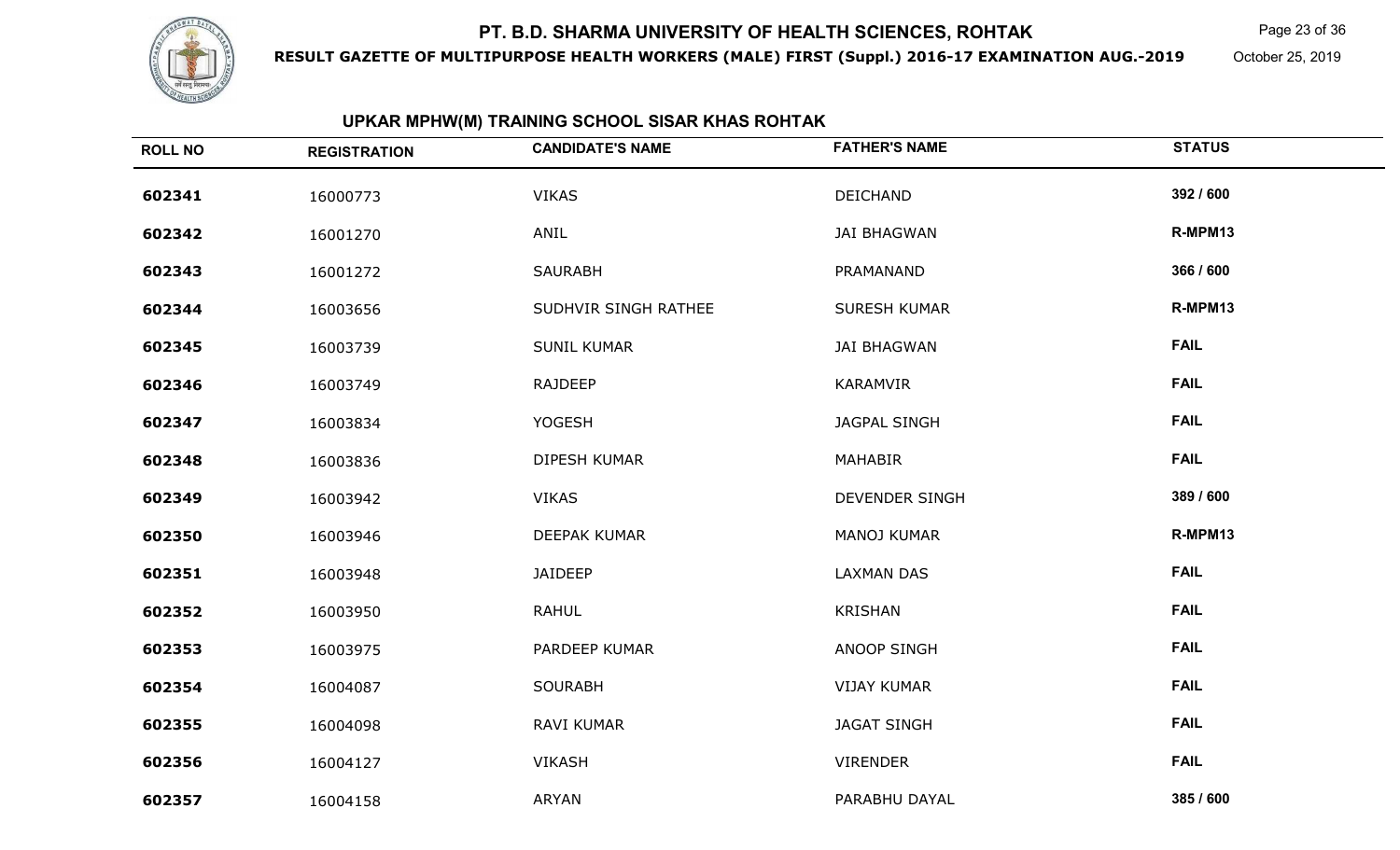

**RESULT GAZETTE OF MULTIPURPOSE HEALTH WORKERS (MALE) FIRST (Suppl.) 2016-17 EXAMINATION AUG.-2019**

Page 24 of 36

October 25, 2019

## **UPKAR MPHW(M) TRAINING SCHOOL SISAR KHAS ROHTAK**

| <b>ROLL NO</b> | <b>REGISTRATION</b> | <b>CANDIDATE'S NAME</b> | <b>FATHER'S NAME</b> | <b>STATUS</b> |
|----------------|---------------------|-------------------------|----------------------|---------------|
| 602358         | 6004159             | AMIT                    | SURENDER             | R-MPM11       |
| 602359         | 16004196            | <b>VIRENDER SINGH</b>   | TARA CHAND           | 385 / 600     |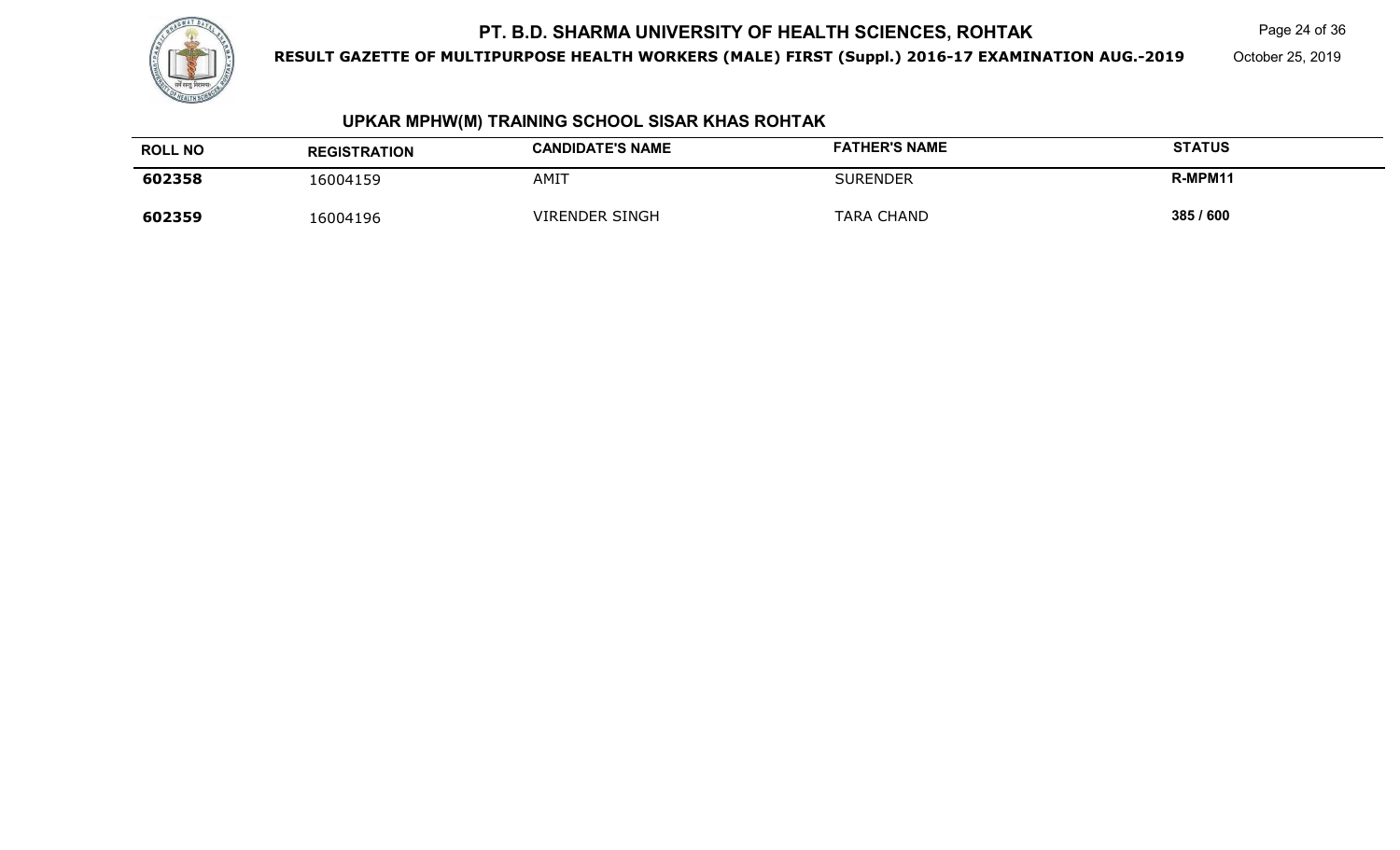

**RESULT GAZETTE OF MULTIPURPOSE HEALTH WORKERS (MALE) FIRST (Suppl.) 2016-17 EXAMINATION AUG.-2019**

Page 25 of 36

October 25, 2019

## **NATIONAL MPHW(M) TRAINING SCHOOL BEHBALPUR,HISAR**

| <b>ROLL NO</b> | <b>REGISTRATION</b> | <b>CANDIDATE'S NAME</b> | <b>FATHER'S NAME</b>   | <b>STATUS</b> |
|----------------|---------------------|-------------------------|------------------------|---------------|
| 602411         | 16001396            | MANJEET SINGH           | <b>SUBE SINGH</b>      | 433 / 600     |
| 602412         | 16001398            | <b>NIKHIL</b>           | <b>JILE SINGH</b>      | R-MPM13       |
| 602413         | 16001399            | <b>KIRAN KUMAR</b>      | <b>DHARAMBIR SINGH</b> | 396 / 600     |
| 602414         | 16001406            | <b>SURESH</b>           | <b>LAL CHAND</b>       | 394 / 600     |
| 602415         | 16003909            | <b>SUBHASH</b>          | <b>MAHENDER</b>        | 399 / 600     |
| 602416         | 16003967            | <b>DEEPAK</b>           | <b>AMAR LAL</b>        | <b>FAIL</b>   |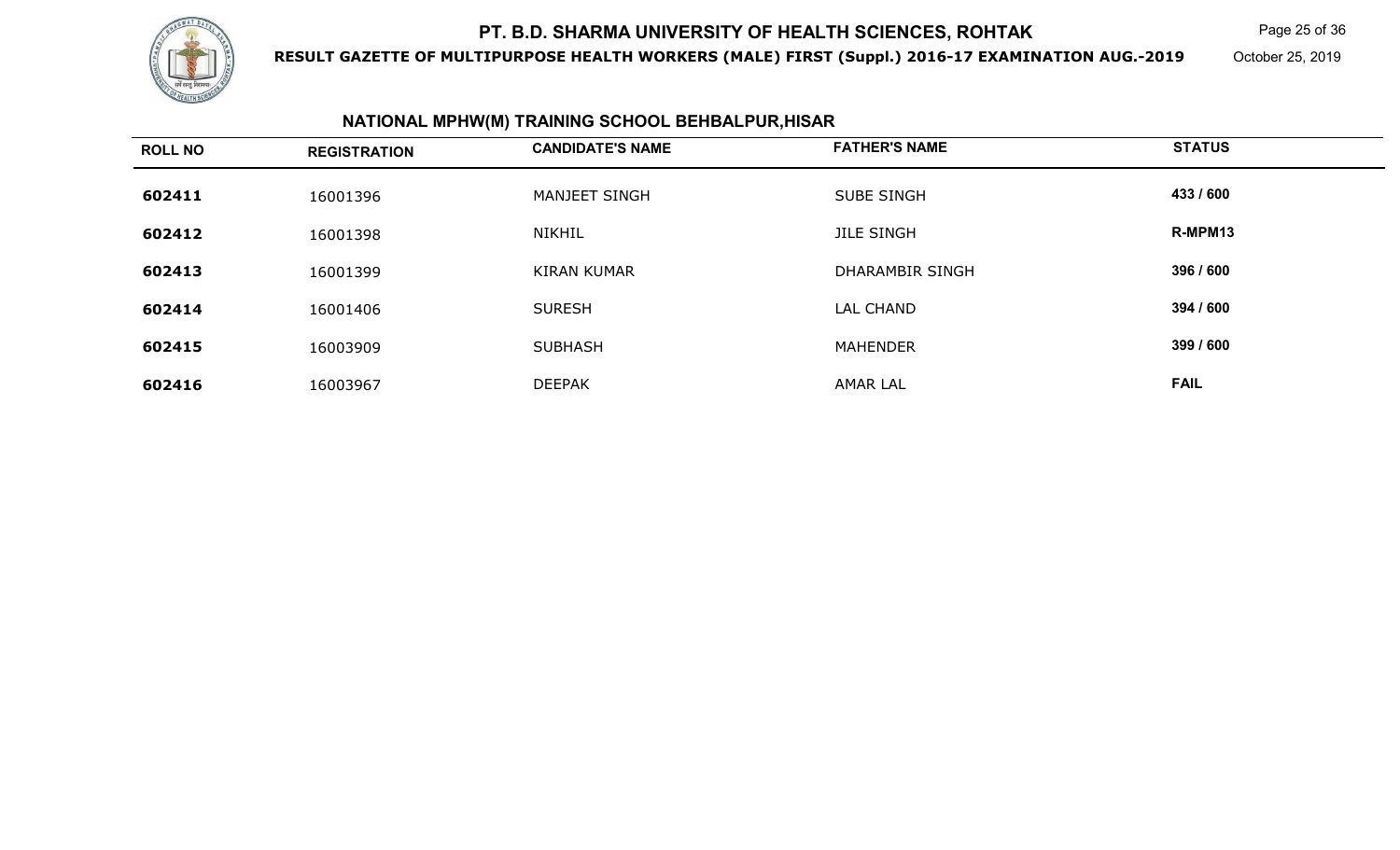

**RESULT GAZETTE OF MULTIPURPOSE HEALTH WORKERS (MALE) FIRST (Suppl.) 2016-17 EXAMINATION AUG.-2019**

Page 26 of 36

October 25, 2019

### **DEV INSTITUTE OF MEDICAL SCIENCE SAMAN ROHTAK**

| <b>ROLL NO</b> | <b>REGISTRATION</b> | <b>CANDIDATE'S NAME</b> | <b>FATHER'S NAME</b> | <b>STATUS</b> |
|----------------|---------------------|-------------------------|----------------------|---------------|
| 602541         | 16001601            | <b>RAHUL</b>            | <b>RAM NIWAS</b>     | <b>FAIL</b>   |
| 602542         | 16001656            | MUKESH KUMAR            | <b>MAHAVIR SINGH</b> | <b>FAIL</b>   |
| 602543         | 16002100            | PARMJEET                | <b>SAMSHER SINGH</b> | 387 / 600     |
| 602544         | 16002528            | <b>MANISH KUMAR</b>     | <b>ASHOK KUMAR</b>   | R-MPM11       |
| 602545         | 16002964            | <b>JOGINDER</b>         | <b>RAM KISHAN</b>    | R-MPM13       |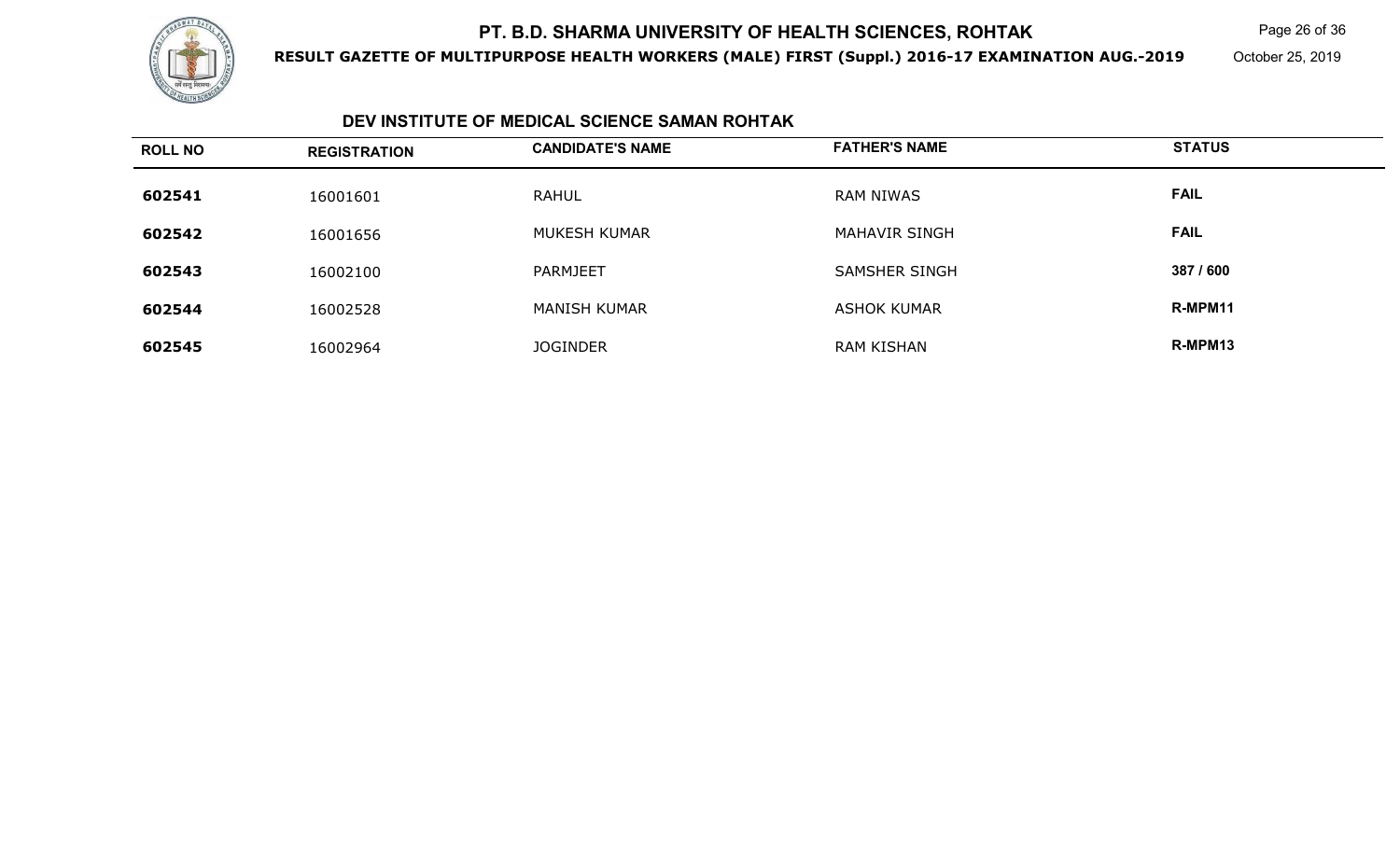

**RESULT GAZETTE OF MULTIPURPOSE HEALTH WORKERS (MALE) FIRST (Suppl.) 2016-17 EXAMINATION AUG.-2019**

Page 27 of 36

October 25, 2019

## **ARYA BHATT MPHW (M) TRAINING SCHOOL FATEHABAD**

| <b>ROLL NO</b> | <b>REGISTRATION</b> | <b>CANDIDATE'S NAME</b> | <b>FATHER'S NAME</b> | <b>STATUS</b> |
|----------------|---------------------|-------------------------|----------------------|---------------|
| 602661         | 16001597            | <b>RINKU</b>            | <b>DALBIR SINGH</b>  | 351 / 600     |
| 602662         | 16001654            | <b>VIKAS</b>            | AJIT SINGH           | 347 / 600     |
| 602663         | 16001668            | <b>VIKAS</b>            | <b>DALIP SINGH</b>   | 380 / 600     |
| 602664         | 16001951            | AMARJEET                | <b>ROHTASH</b>       | 356 / 600     |
| 602665         | 16001969            | <b>NAV DEEP</b>         | KARAM BIR SINGH      | 353 / 600     |
| 602666         | 16002245            | <b>MANJEET</b>          | <b>BALBIR</b>        | <b>FAIL</b>   |
| 602667         | 16002261            | <b>SANDEEP KUMAR</b>    | LILU RAM             | 363 / 600     |
| 602668         | 16002607            | <b>SANDEEP KUMAR</b>    | <b>SHRI RAM</b>      | 354 / 600     |
| 602669         | 16002658            | ARVIND KUMAR            | <b>ANOOP SINGH</b>   | <b>FAIL</b>   |
| 602670         | 16002686            | <b>VISHNU</b>           | <b>RAJBIR</b>        | <b>FAIL</b>   |
| 602671         | 16002721            | SONU                    | <b>ATTAR SINGH</b>   | <b>FAIL</b>   |
| 602672         | 16002813            | RANJEET                 | <b>RAM NIWAS</b>     | R-MPM13       |
| 602673         | 16002959            | <b>MANDEEP KUMAR</b>    | PARTAP SINGH         | <b>FAIL</b>   |
| 602674         | 16003077            | SOHAN SINGH             | <b>KHAJAN SINGH</b>  | <b>FAIL</b>   |
| 602675         | 16003298            | <b>VIKAS</b>            | <b>RANBIR SINGH</b>  | <b>FAIL</b>   |
| 602676         | 16003364            | <b>HARIOM</b>           | <b>RAMEHAR</b>       | 347 / 600     |
| 602677         | 16003475            | <b>RAM NIWAS</b>        | KASHI RAM            | 349 / 600     |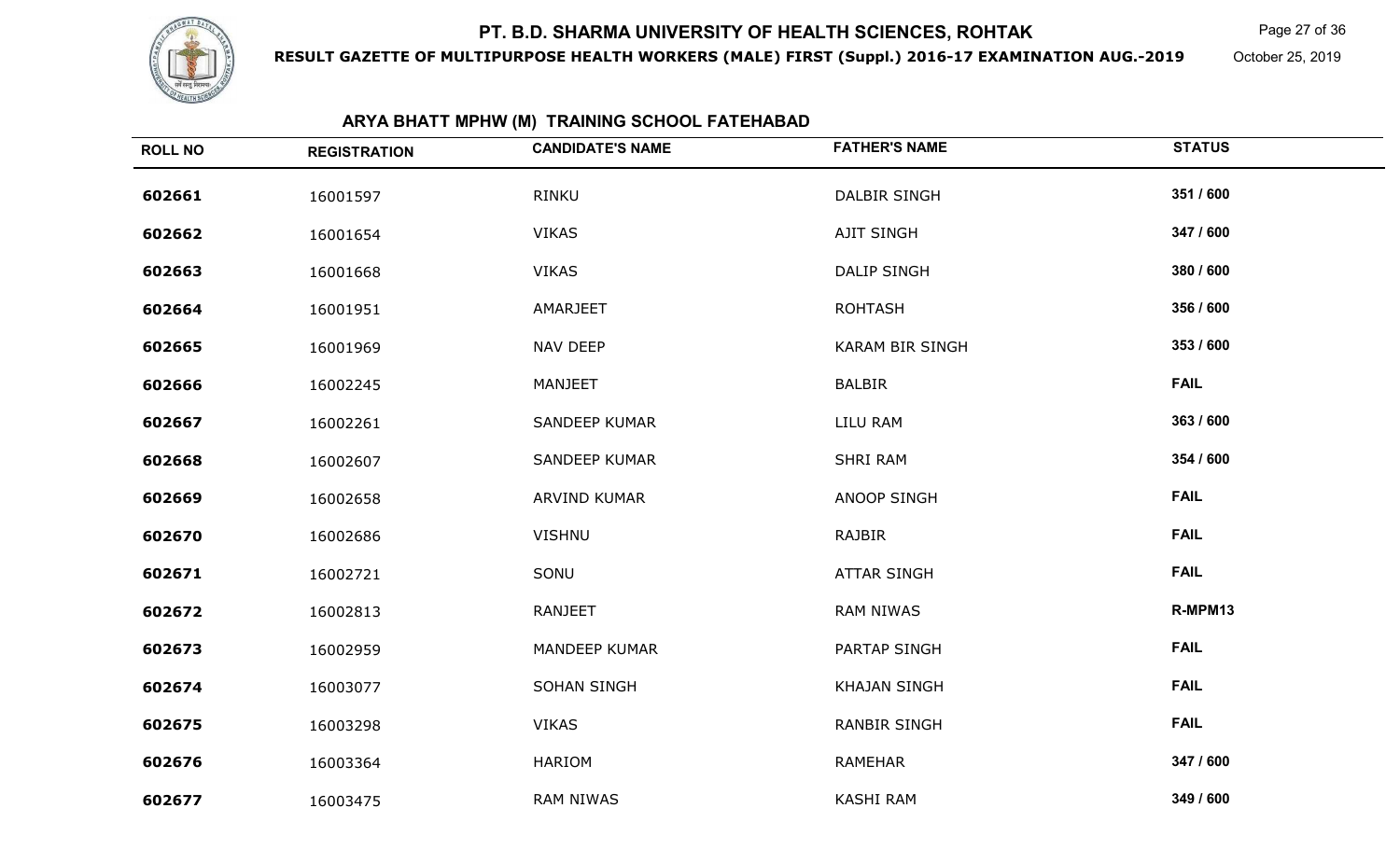

**RESULT GAZETTE OF MULTIPURPOSE HEALTH WORKERS (MALE) FIRST (Suppl.) 2016-17 EXAMINATION AUG.-2019**

Page 28 of 36

October 25, 2019

## **ARYA BHATT MPHW (M) TRAINING SCHOOL FATEHABAD**

| <b>ROLL NO</b> | <b>REGISTRATION</b> | <b>CANDIDATE'S NAME</b> | <b>FATHER'S NAME</b> | <b>STATUS</b> |
|----------------|---------------------|-------------------------|----------------------|---------------|
| 602678         | 16003513            | <b>BINOD</b>            | HOSHIYAR SINGH       | <b>FAIL</b>   |
| 602679         | 16003521            | <b>NASIB KUMAR</b>      | <b>RATTAN SINGH</b>  | <b>FAIL</b>   |
| 602680         | 16003626            | <b>ASHISH</b>           | <b>JAI PAL</b>       | R-MPM13       |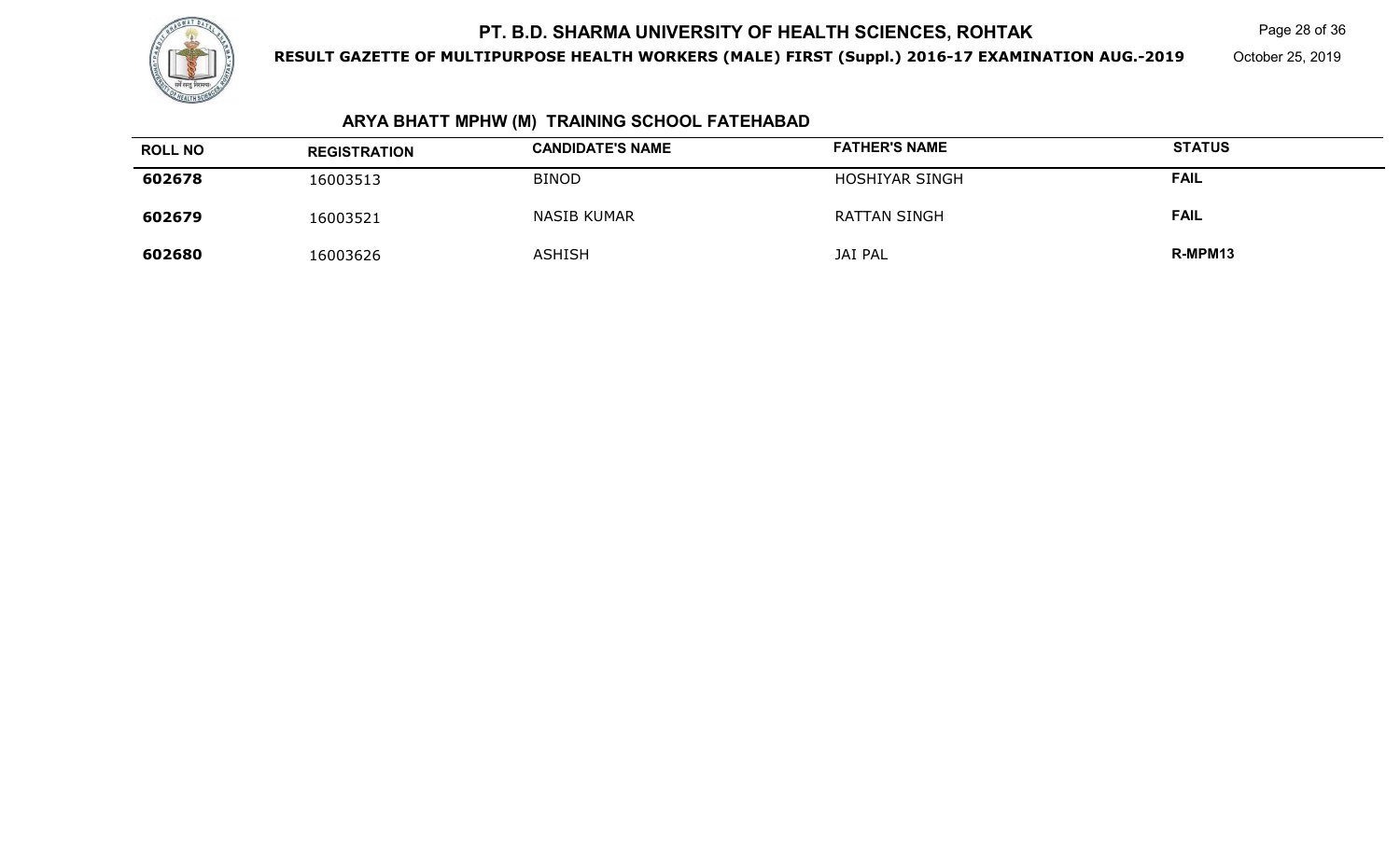

**RESULT GAZETTE OF MULTIPURPOSE HEALTH WORKERS (MALE) FIRST (Suppl.) 2016-17 EXAMINATION AUG.-2019**

Page 29 of 36

October 25, 2019

## **BDM MPHW(M) TRAINING SCHOOL CHHUCHHAKWAS, JHAJJAR**

| <b>ROLL NO</b> | <b>REGISTRATION</b> | <b>CANDIDATE'S NAME</b> | <b>FATHER'S NAME</b> | <b>STATUS</b> |
|----------------|---------------------|-------------------------|----------------------|---------------|
| 602731         | 16004353            | SANDEEP SINGH           | <b>ATTAR SINGH</b>   | <b>FAIL</b>   |
| 602732         | 16004397            | ANOOP SINGH             | SHER SINGH           | <b>FAIL</b>   |
| 602733         | 16004398            | AKASH                   | SURESH KUMAR         | R-MPM13       |
| 602734         | 16004408            | <b>SACHIN</b>           | <b>NARESH KUMAR</b>  | 369 / 600     |
| 602735         | 16004417            | INDERJEET               | <b>SUNIL</b>         | 448 / 600     |
| 602736         | 16004422            | <b>CHAMAN PARKASH</b>   | <b>SHRI RAM</b>      | 412 / 600     |
| 602737         | 16004432            | AMARJEET                | DALU RAM             | 445 / 600     |
| 602738         | 16004485            | MANOJ KUMAR             | <b>RAM KISHAN</b>    | <b>FAIL</b>   |
| 602739         | 16004513            | SANJAY                  | <b>BALBIR SINGH</b>  | 407 / 600     |
| 602740         | 16004519            | SACHIN                  | <b>ROSHAN LAL</b>    | <b>FAIL</b>   |
| 602741         | 16004532            | DEEPAK KUMAR            | RAMESH               | 423 / 600     |
| 602742         | 16004537            | ANOOP SINGH             | <b>RAM KISHAN</b>    | 408 / 600     |
| 602743         | 16004544            | <b>MAHESH</b>           | <b>ANIL KUMAR</b>    | 374 / 600     |
| 602744         | 16004629            | RAJESH KUMAR            | PYARE LAL            | <b>FAIL</b>   |
| 602745         | 16004636            | <b>GAJANAND</b>         | <b>RAM CHANDER</b>   | <b>FAIL</b>   |
| 602746         | 16004730            | RAVI KUMAR              | <b>BABULAL</b>       | 418 / 600     |
| 602747         | 16004770            | PAWAN KUMAR             | <b>RAM KISHAN</b>    | <b>FAIL</b>   |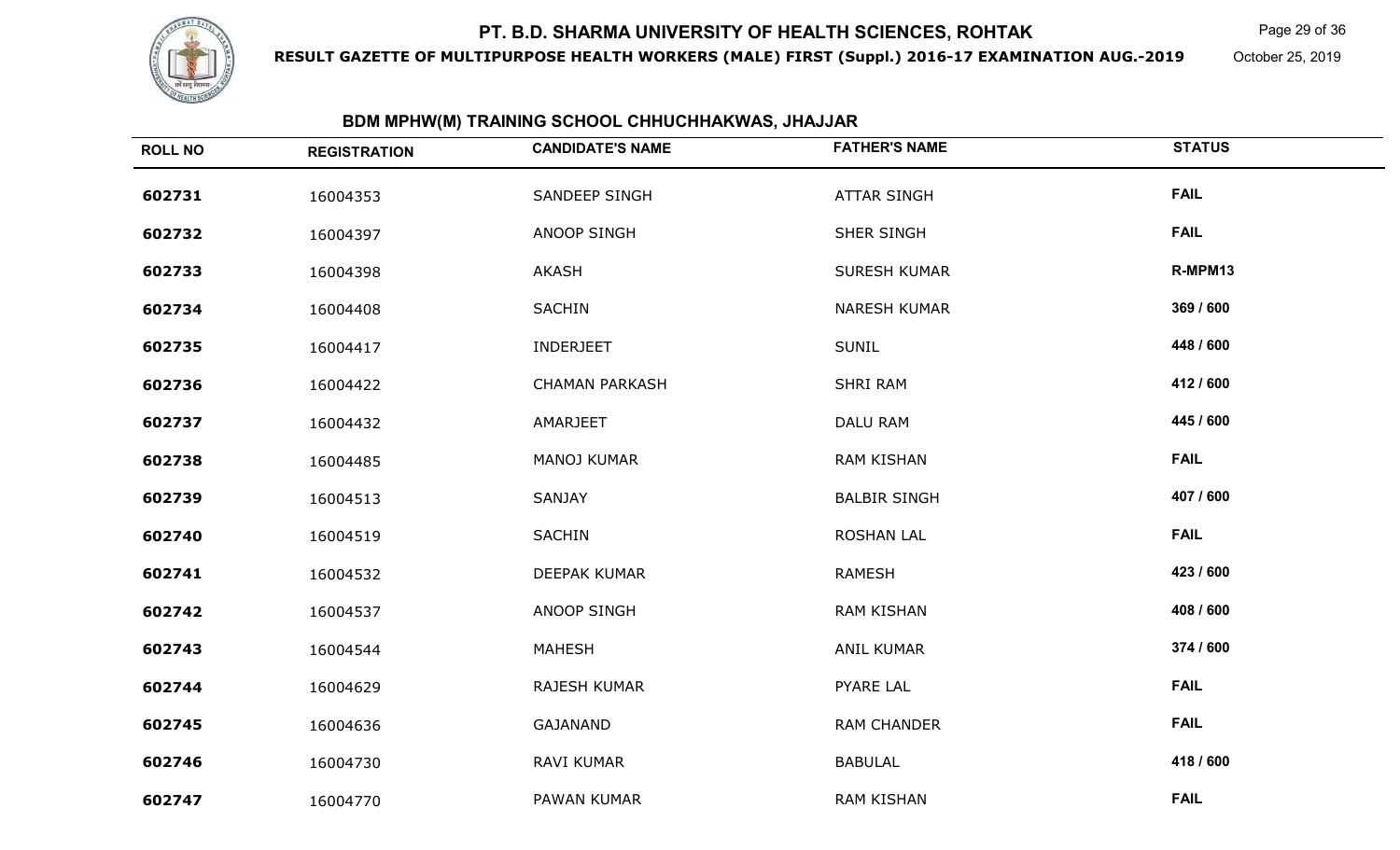

**RESULT GAZETTE OF MULTIPURPOSE HEALTH WORKERS (MALE) FIRST (Suppl.) 2016-17 EXAMINATION AUG.-2019**

Page 30 of 36

October 25, 2019

## **BDM MPHW(M) TRAINING SCHOOL CHHUCHHAKWAS, JHAJJAR**

| <b>ROLL NO</b> | <b>REGISTRATION</b> | <b>CANDIDATE'S NAME</b> | <b>FATHER'S NAME</b> | <b>STATUS</b> |  |
|----------------|---------------------|-------------------------|----------------------|---------------|--|
| 602748         | 16004778            | <b>AJAY</b>             | <b>OMBIR</b>         | 414 / 600     |  |
| 602749         | 16004856            | PARDEEP KUMAR           | <b>RATTAN SINGH</b>  | <b>FAIL</b>   |  |
| 602750         | 16004870            | <b>DEEPAK KUMAR</b>     | <b>MAHESH KUMAR</b>  | <b>FAIL</b>   |  |
| 602751         | 16004895            | <b>AJIT SINGH</b>       | <b>SHYAM SINGH</b>   | 400 / 600     |  |
| 602752         | 16004905            | <b>SANDEEP YADAV</b>    | DAYANAND YADAV       | <b>FAIL</b>   |  |
| 602753         | 16004952            | <b>YOGESH</b>           | <b>SATPAL</b>        | <b>FAIL</b>   |  |
| 602754         | 16004964            | <b>SANDEEP KUMAR</b>    | <b>BALBIR SINGH</b>  | <b>FAIL</b>   |  |
| 602755         | 16004975            | <b>ANKUSH</b>           | <b>ASHOK KUMAR</b>   | R-MPM12       |  |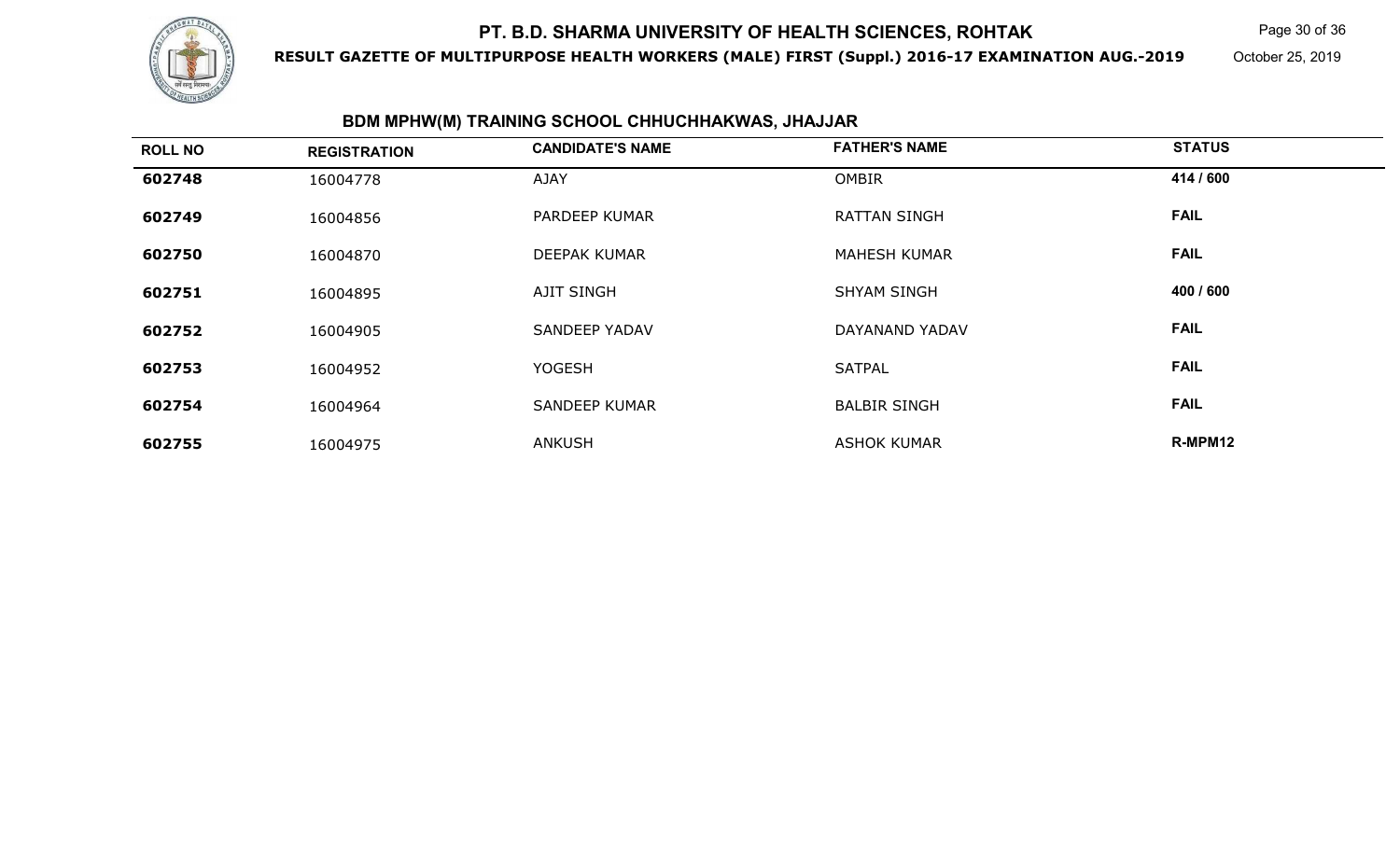

**RESULT GAZETTE OF MULTIPURPOSE HEALTH WORKERS (MALE) FIRST (Suppl.) 2016-17 EXAMINATION AUG.-2019**

Page 31 of 36

October 25, 2019

## **FLORENCE INSTITUTE OF MPHW(M) DAYALPUR, FARIDABAD**

| <b>ROLL NO</b> | <b>REGISTRATION</b> | <b>CANDIDATE'S NAME</b> | <b>FATHER'S NAME</b> | <b>STATUS</b> |
|----------------|---------------------|-------------------------|----------------------|---------------|
| 602811         | 16002241            | <b>MANISH</b>           | DEEP CHAND           | 413/600       |
| 602812         | 16003217            | <b>RAVINDER</b>         | <b>GAJRAJ</b>        | 411 / 600     |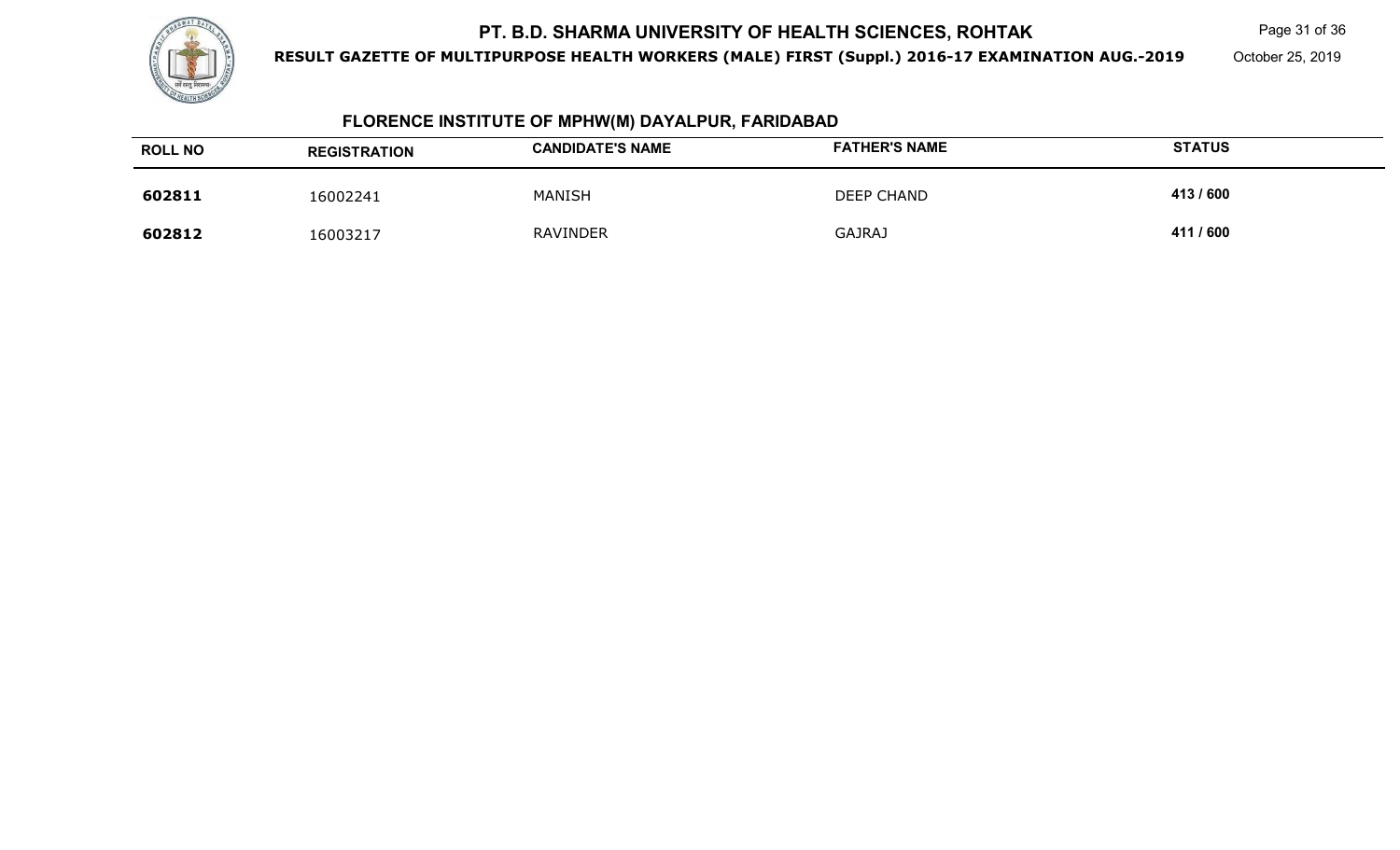

**RESULT GAZETTE OF MULTIPURPOSE HEALTH WORKERS (MALE) FIRST (Suppl.) 2016-17 EXAMINATION AUG.-2019**

Page 32 of 36

October 25, 2019

### **SARASWATI MPHW(M) TRAINING SCHOOL ASALWAS DUBIA,BHIWANI**

| <b>ROLL NO</b> | <b>REGISTRATION</b> | <b>CANDIDATE'S NAME</b> | <b>FATHER'S NAME</b> | <b>STATUS</b> |
|----------------|---------------------|-------------------------|----------------------|---------------|
| 602871         | 16004199            | <b>ROHIT</b>            | <b>RAJBEER</b>       | <b>FAIL</b>   |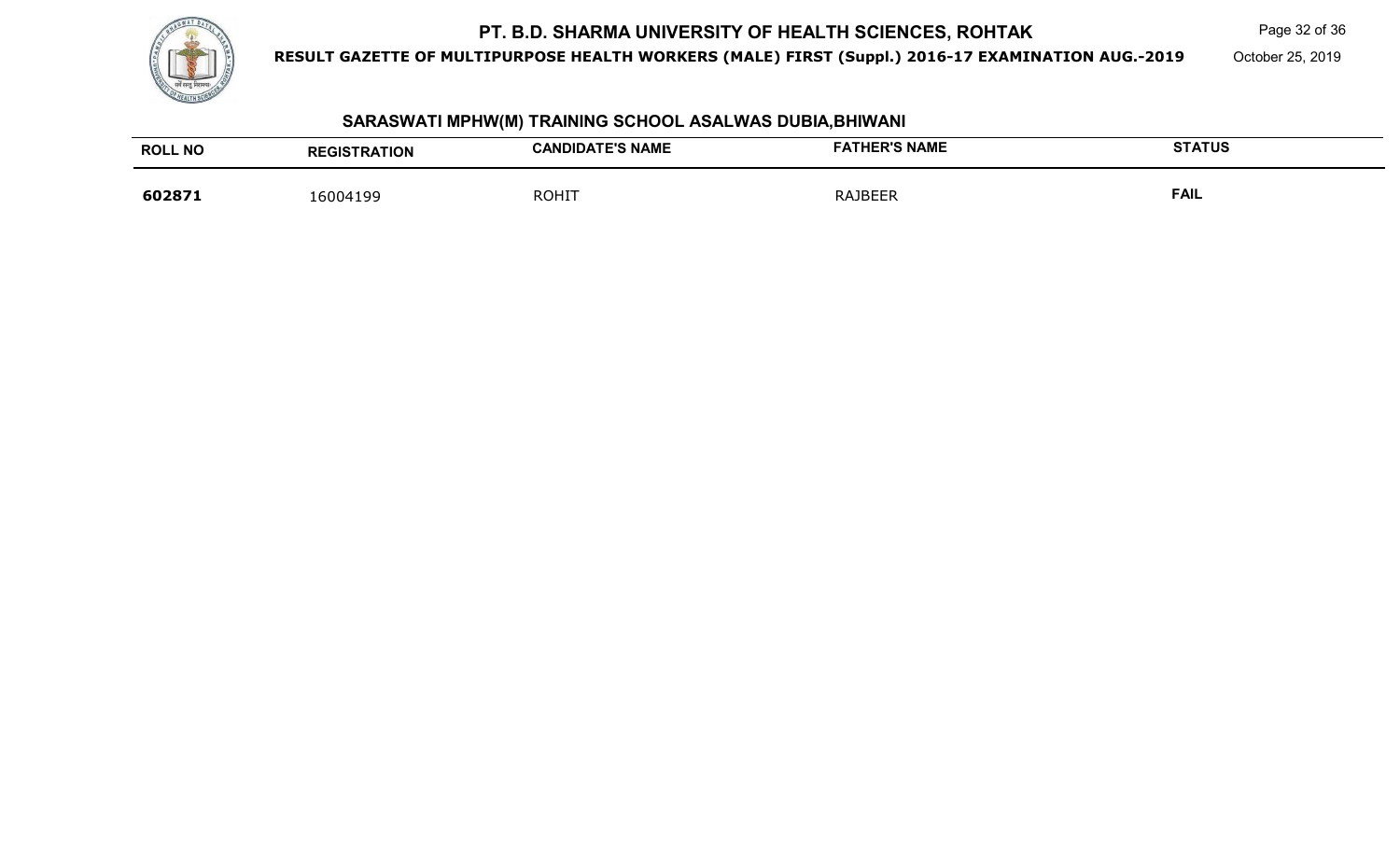

**RESULT GAZETTE OF MULTIPURPOSE HEALTH WORKERS (MALE) FIRST (Suppl.) 2016-17 EXAMINATION AUG.-2019**

Page 33 of 36

October 25, 2019

| <b>M.D.O. NIJOAN LDU. &amp; MLD. MFTHV(M) TNAINING JOH. LADHUVYAJ AHIN (NLVYANI)</b> |                     |                         |                      |               |
|--------------------------------------------------------------------------------------|---------------------|-------------------------|----------------------|---------------|
| <b>ROLL NO</b>                                                                       | <b>REGISTRATION</b> | <b>CANDIDATE'S NAME</b> | <b>FATHER'S NAME</b> | <b>STATUS</b> |
| 602981                                                                               | 16004947            | ANMOL                   | AMARNATH             | 403 / 600     |
| 602982                                                                               | 16004460            | DEEPAK KUMAR            | RAJPAL SINGH         | 375 / 600     |
| 602983                                                                               | 16000981            | <b>HEMANT</b>           | PREM CHAND           | 365 / 600     |
| 602984                                                                               | 16000189            | <b>INAMUL HASAN</b>     | <b>MAQUESUD</b>      | 389 / 600     |
| 602985                                                                               | 1600524             | KHALID                  | <b>RAFEEK</b>        | 387 / 600     |
| 602986                                                                               | 170072              | <b>LOKESH</b>           | <b>SATISH KUMAR</b>  | <b>FAIL</b>   |
| 602987                                                                               | 170072              | <b>MOHAN</b>            | <b>BACHCHU</b>       | 391 / 600     |
| 602988                                                                               | 170072              | MUKESH KUMAR            | <b>SATISH KUMAR</b>  | 418 / 600     |
| 602989                                                                               | 16000982            | NARESH KUMAR            | <b>RAJESH</b>        | 409 / 600     |
| 602990                                                                               | 170072              | PARDEEP KUMAR           | <b>BRAHM PRAKASH</b> | <b>FAIL</b>   |
| 602991                                                                               | 170072              | <b>PARSHANT</b>         | <b>RAKESH SHARMA</b> | 377 / 600     |
| 602992                                                                               | 16000192            | PUSHPENDER KUMAR        | <b>ASHOK KUMAR</b>   | 360 / 600     |
| 602993                                                                               | 16004756            | <b>SUMIT</b>            | MAHABIR              | 379 / 600     |
| 602994                                                                               | 16004379            | <b>VIVEK KUMAR</b>      | DALIP SINGH          | 385 / 600     |

#### **M.D.S. KISSAN EDU. & MED. MPHW(M) TRAINING SCH. LADHUWAS AHIR (REWARI)**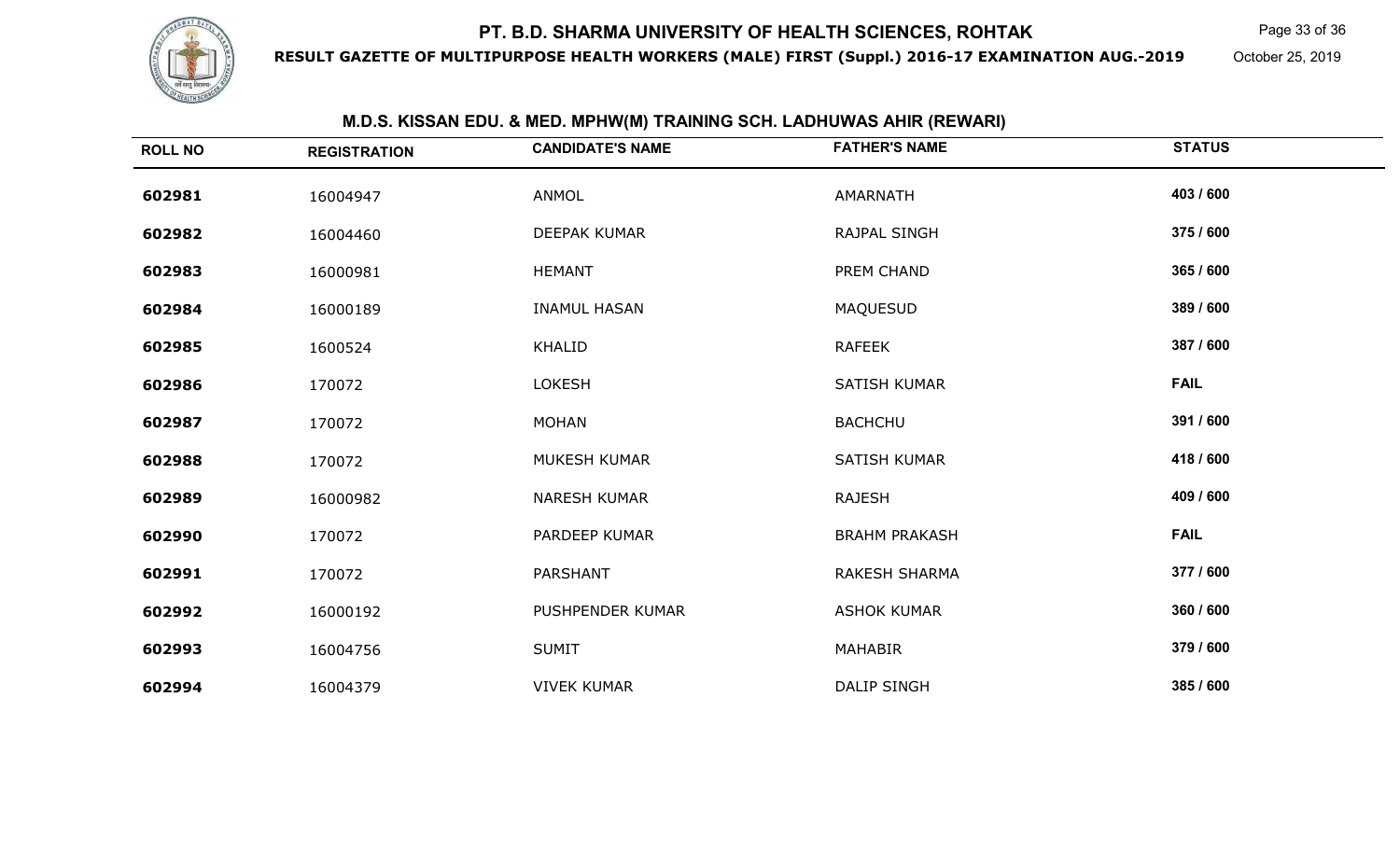

**RESULT GAZETTE OF MULTIPURPOSE HEALTH WORKERS (MALE) FIRST (Suppl.) 2016-17 EXAMINATION AUG.-2019**

Page 34 of 36

October 25, 2019

## **MAHARISHI DAYANAND MPHW(M) TRAINING SCHOOL CHAUDHARYWAS,HISAR**

| <b>ROLL NO</b> | <b>REGISTRATION</b> | <b>CANDIDATE'S NAME</b> | <b>FATHER'S NAME</b> | <b>STATUS</b> |
|----------------|---------------------|-------------------------|----------------------|---------------|
| 603111         | 16003729            | <b>MOHIT</b>            | DALBIR SINGH GREWAL  | 370 / 600     |
| 603112         | 16003871            | <b>NARESH KUMAR</b>     | <b>SAJJAN KUMAR</b>  | R-MPM13       |
| 603113         | 16003899            | <b>MANGAT RAM</b>       | <b>GYAN CHAND</b>    | R-MPM13       |
| 603114         | 16003906            | AMIT                    | <b>JAIBIR SINGH</b>  | <b>FAIL</b>   |
| 603115         | 16003908            | <b>MOHIT</b>            | <b>NANHU RAM</b>     | R-MPM13       |
| 603116         | 16003911            | <b>VIKRAM</b>           | <b>VED PAL</b>       | 341 / 600     |
| 603117         | 16003999            | JAIBHAGWAN              | <b>SATBIR SINGH</b>  | 368 / 600     |
| 603118         | 16004018            | <b>SANJAY KUMAR</b>     | <b>SUBE SINGH</b>    | <b>FAIL</b>   |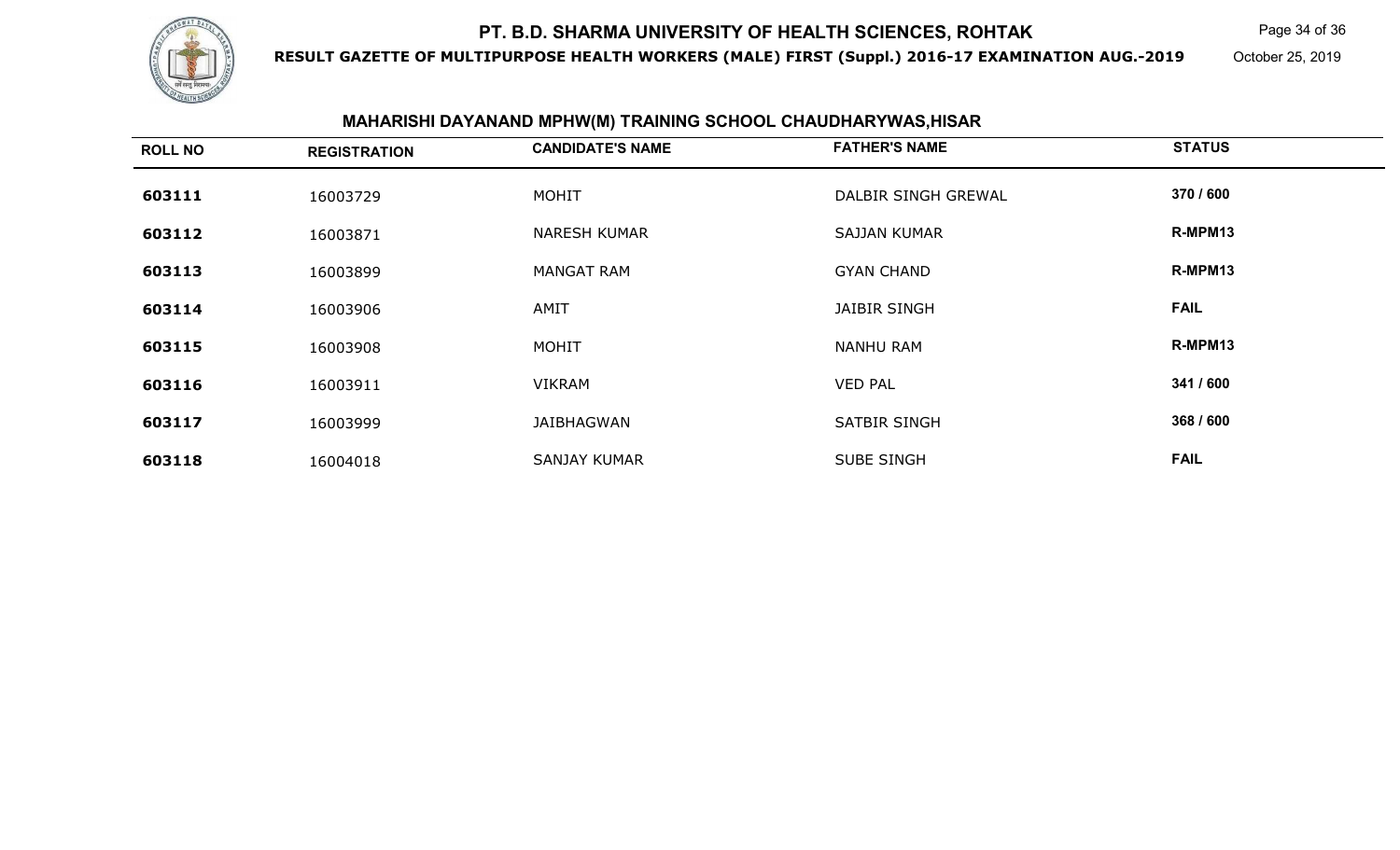

**RESULT GAZETTE OF MULTIPURPOSE HEALTH WORKERS (MALE) FIRST (Suppl.) 2016-17 EXAMINATION AUG.-2019**

Page 35 of 36

October 25, 2019

## **JAI BAJRANG BALI MPHW(M) TRAINING CENTRE MAHENDRAGARH**

| <b>ROLL NO</b> | <b>REGISTRATION</b> | <b>CANDIDATE'S NAME</b> | <b>FATHER'S NAME</b>  | <b>STATUS</b> |
|----------------|---------------------|-------------------------|-----------------------|---------------|
| 603171         | 16000151            | <b>UMESH</b>            | OMPARKASH             | 411 / 600     |
| 603172         | 16000545            | AKASH                   | <b>ABHAY SINGH</b>    | 390 / 600     |
| 603173         | 16000546            | PURAN SINGH             | SHISHRAM              | 413 / 600     |
| 603174         | 16000547            | SUSHIL KUMAR            | RAJENDER SINGH        | 402 / 600     |
| 603175         | 16000548            | <b>ROHIT</b>            | ARVIND                | 411 / 600     |
| 603176         | 16001314            | WAJID HUSAIN            | <b>ASRU</b>           | 411 / 600     |
| 603177         | 16001539            | <b>PRADEEP</b>          | <b>BALJEET SINGH</b>  | <b>FAIL</b>   |
| 603178         | 16001590            | NEERAJ KUMAR            | MANOJ KUMAR           | <b>FAIL</b>   |
| 603179         | 16001610            | AJIT SINGH              | <b>BABU LAL</b>       | 393 / 600     |
| 603180         | 16001620            | <b>KAUSHAL KUMAR</b>    | <b>SURESH KUMAR</b>   | 407 / 600     |
| 603181         | 16001646            | ANKIT                   | ANIL KUMAR            | 393 / 600     |
| 603182         | 16001666            | <b>AMIT KUMAR</b>       | PEHLAD SINGH          | 399 / 600     |
| 603183         | 16001797            | <b>KARAM VEER</b>       | MUNSI RAM             | <b>FAIL</b>   |
| 603184         | 16001876            | AJAY KUMAR              | <b>SURENDER KUMAR</b> | <b>FAIL</b>   |
| 603185         | 16001968            | <b>VIKASH</b>           | <b>VINOD KUMAR</b>    | 410 / 600     |
| 603186         | 16002178            | <b>NARENDER</b>         | OMPRAKASH             | 396 / 600     |
| 603187         | 16002262            | <b>JAGJEET</b>          | <b>BANSI LAL</b>      | <b>FAIL</b>   |